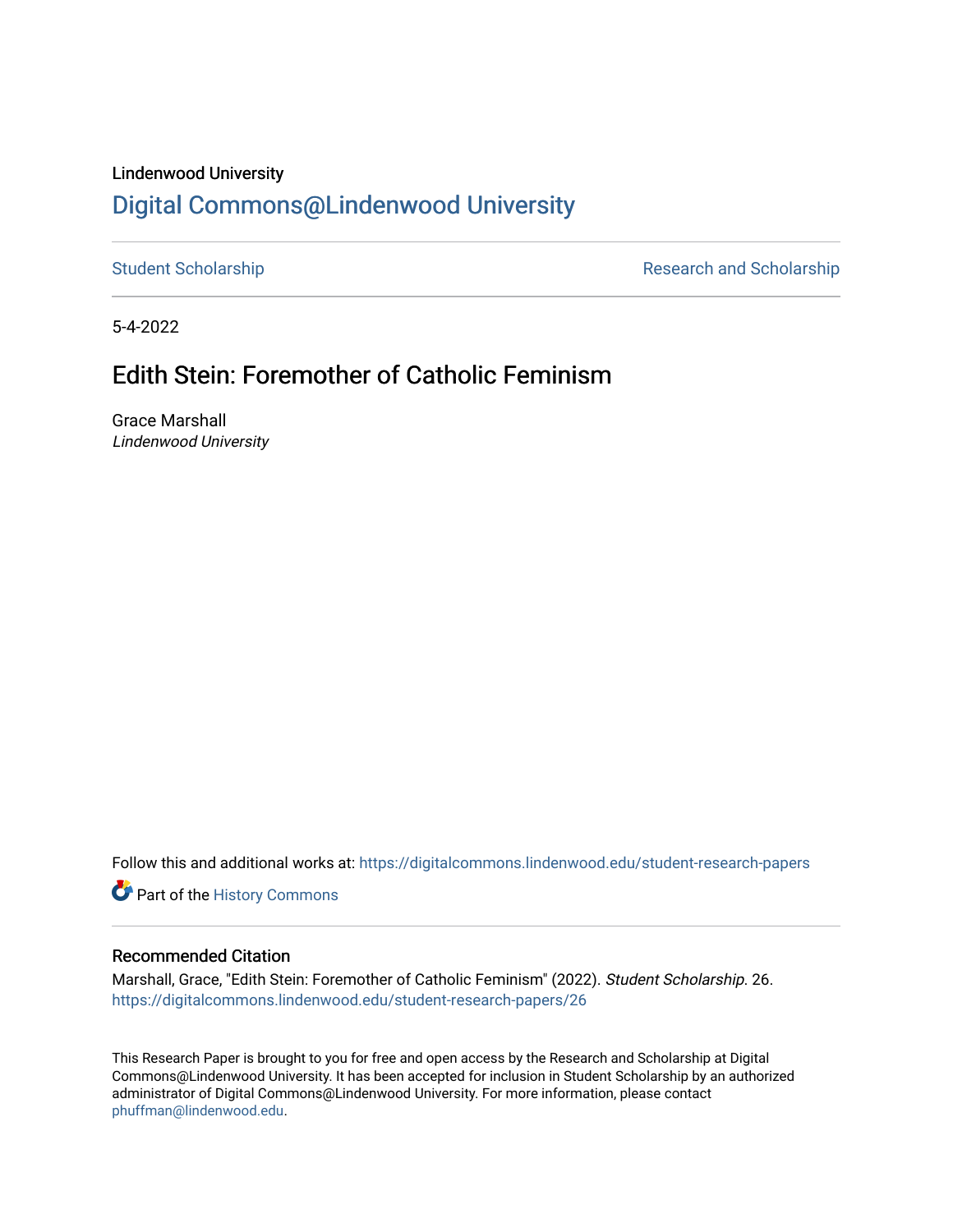Edith Stein: Foremother of Catholic Feminism

Grace Marshall

HIST 48100

May 4, 2022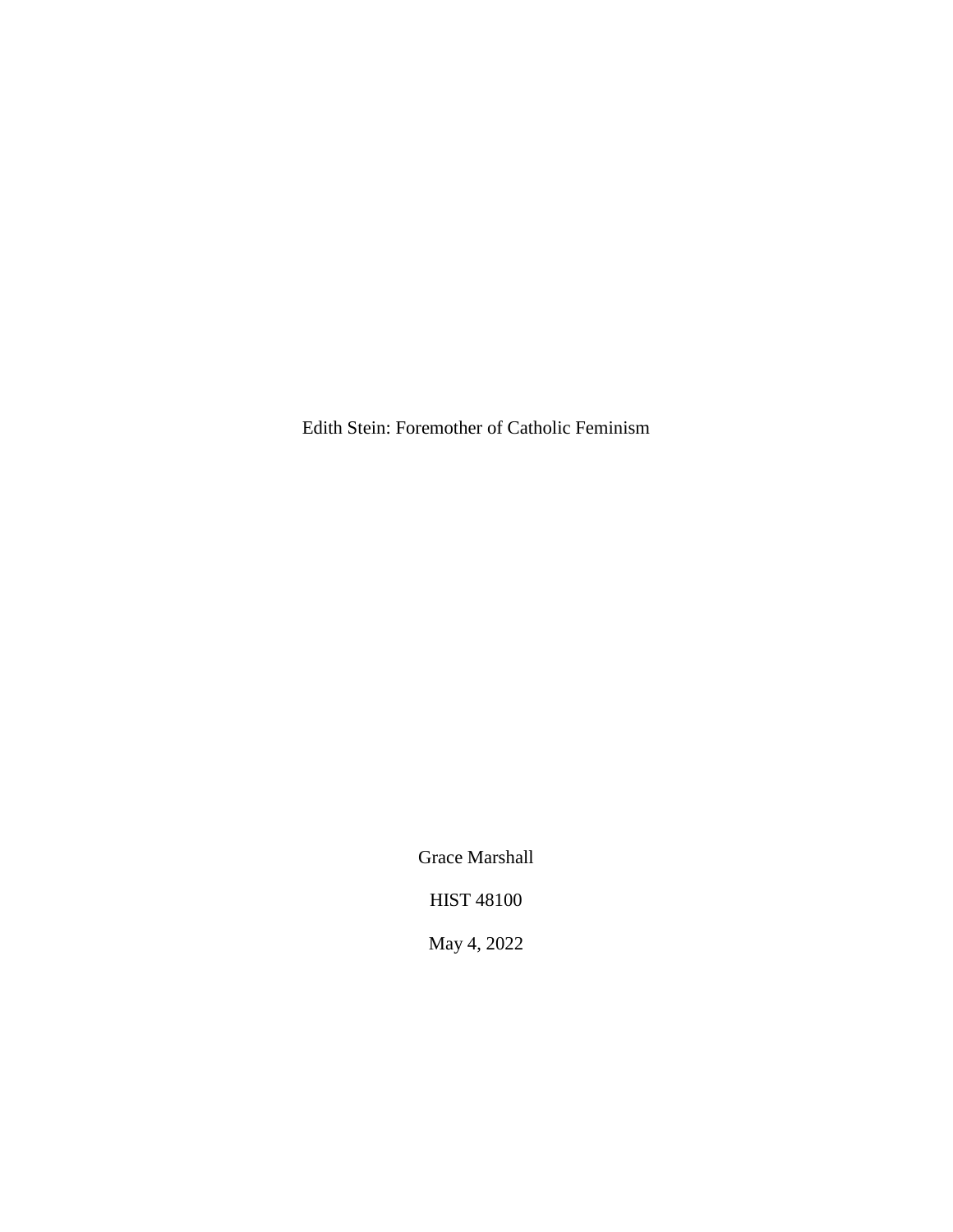Until the late twentieth century, the work of Edith Stein was largely lost to history: a casualty of the Holocaust. In her short life, Stein produced an extensive collection of scholarly work consisting of twenty-seven separate volumes, the majority of which was completely untouched until the late 1950s. This vast repertoire covered a variety of topics, including her own autobiography, phenomenology and Thomism, and social issues. Stein's work continued to be overlooked in the English-speaking world because none of it was published in English until the late 1980s. One volume in Stein's repertoire, *Essays on Woman*, published in English in 1987, develops feminist ideology rooted in Catholicism that was radical at Stein's time of writing. Stein's feminist essays, which were largely ignored due to debates surrounding her 1986 beatification and the culture of the feminist movement at the time of publishing, focused on women's vocations, spirituality, and education. Through her *Essays on Woman*, Edith Stein anticipated many of the ideas of the Catholic Feminist Movement in America, indicating that the gender and education issues Stein faced are still present today.

The feminist work of Edith Stein has yet to experience the degree of scholarship it warrants in the English-speaking world. When Stein's work was first published in English in the late 1980's, few took notice. However, one of the few scholars who did take immediate interest in Stein's work, particularly her feminism, was Sr. Mary Catherine Baseheart, SCN. Baseheart's 1989 article, "Edith Stein's Philosophy of Woman and Women's Education," summarizes Stein's ideas on women. Baseheart notes early on in her article that Stein fell victim to the ban on non-Aryan writers in Germany while she was writing *Essays on Woman*, so her audience was limited to those who listened to her lectures; Stein's work could not have been widely read until 1959 when it was published in German.<sup>1</sup> Baseheart spends the bulk of her article summarizing

<sup>1</sup>Mary Catharine Baseheart, "Edith Stein's Philosophy of Woman and of Women's Education," *Hypatia* 4, no. 1 (Spring 1989): 120, https://www.jstor.org/stable/3809938.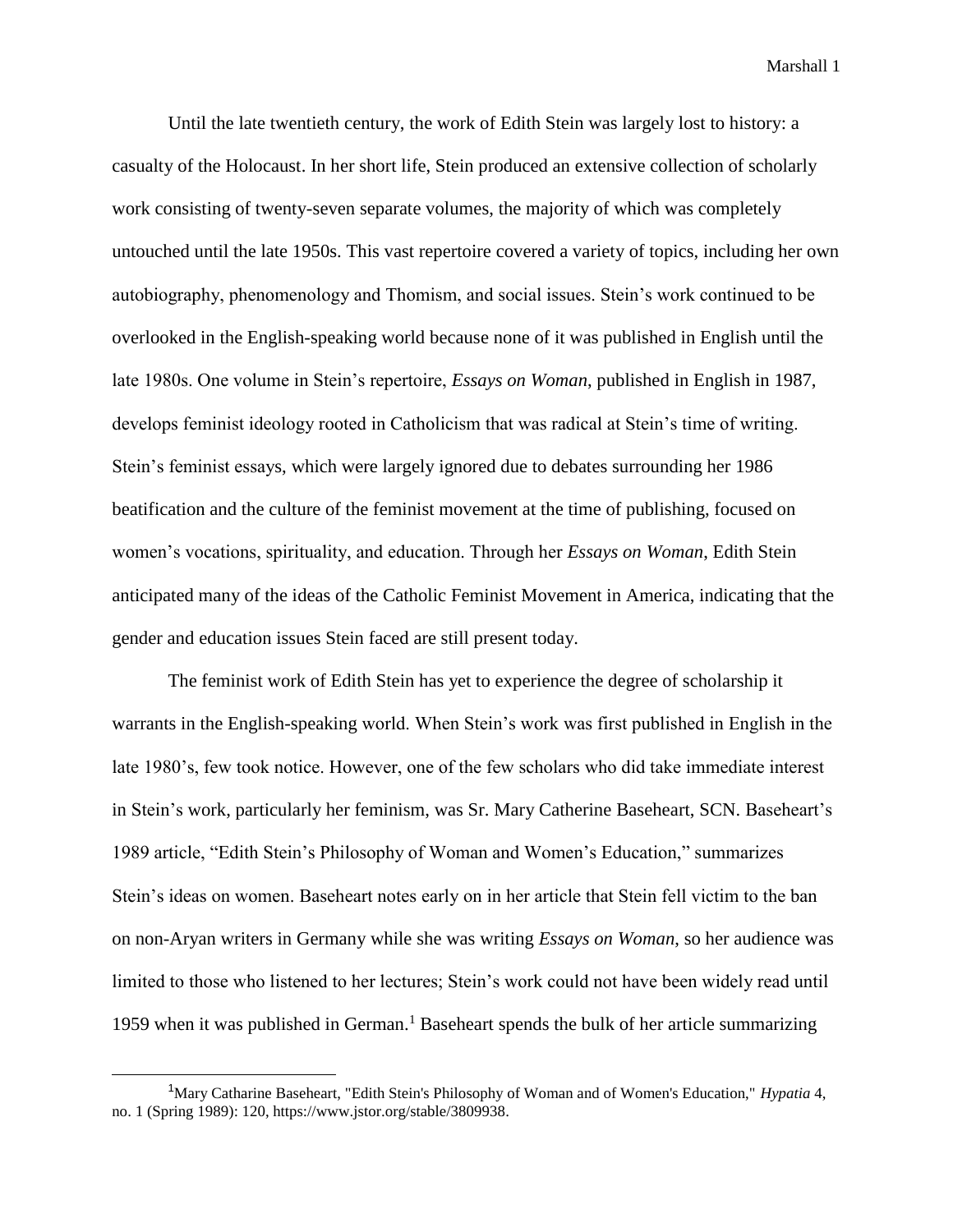Stein's ideas, focusing first on her general philosophy on women and then her application of those theories on women's education. She explains that Stein mediates two previously incompatible points of view: extreme feminism and traditionalism. While Baseheart's scholarship remained relatively general, she was one of the first to contribute said scholarship, therefore, her work cannot be ignored in discussions of Edith Stein's feminism.

Other relevant scholarly work includes Freda Mary Oben's *Edith Stein: Scholar, Feminist, Saint*. Oben provides detailed biographical context, drawing on Stein's own autobiography as well as accounts from friends and family members. While Oben spends little time analyzing Stein's feminist writings within their historical context, her unique perspective as a Jewish convert to Catholicism provides an interesting glimpse into Stein's life and work and helps to contextualize Stein's feminism.<sup>2</sup> Oben's biography is also one of the earliest works to give any mention to Stein's philosophy, putting her at the genesis of the discussion of Stein's feminism.

Those scholars who make up the small wave of academic interest into Stein's *Essays on Woman* appeared primarily from 1998 to 2004. One such scholar and historian, Joyce Avrech Berkman, editor and compiler of *Contemplating Edith Stein*, a collection of essays on various aspects of Stein's work, argues that Stein's feminist essays, which were "harbringers of Christian feminist thought in the late 20th century, remain fresh and vital."<sup>3</sup> Through her work, Berkman aims to examine Stein and her work as "creator of her times."<sup>4</sup> Within her collection, Berkman includes two biographical essays on Stein, the first, more general one, written by Berkman herself, and the second, which focuses on the details of Stein's academia, was written by

<sup>2</sup>Freda Mary Oben, Ph.D., *Edith Stein: Scholar, Feminist, Saint* (New York, NY: Society of St. Paul, 1988), 41.

<sup>&</sup>lt;sup>3</sup>Berkman, "Introduction," 2.  $4$ Ibid 3.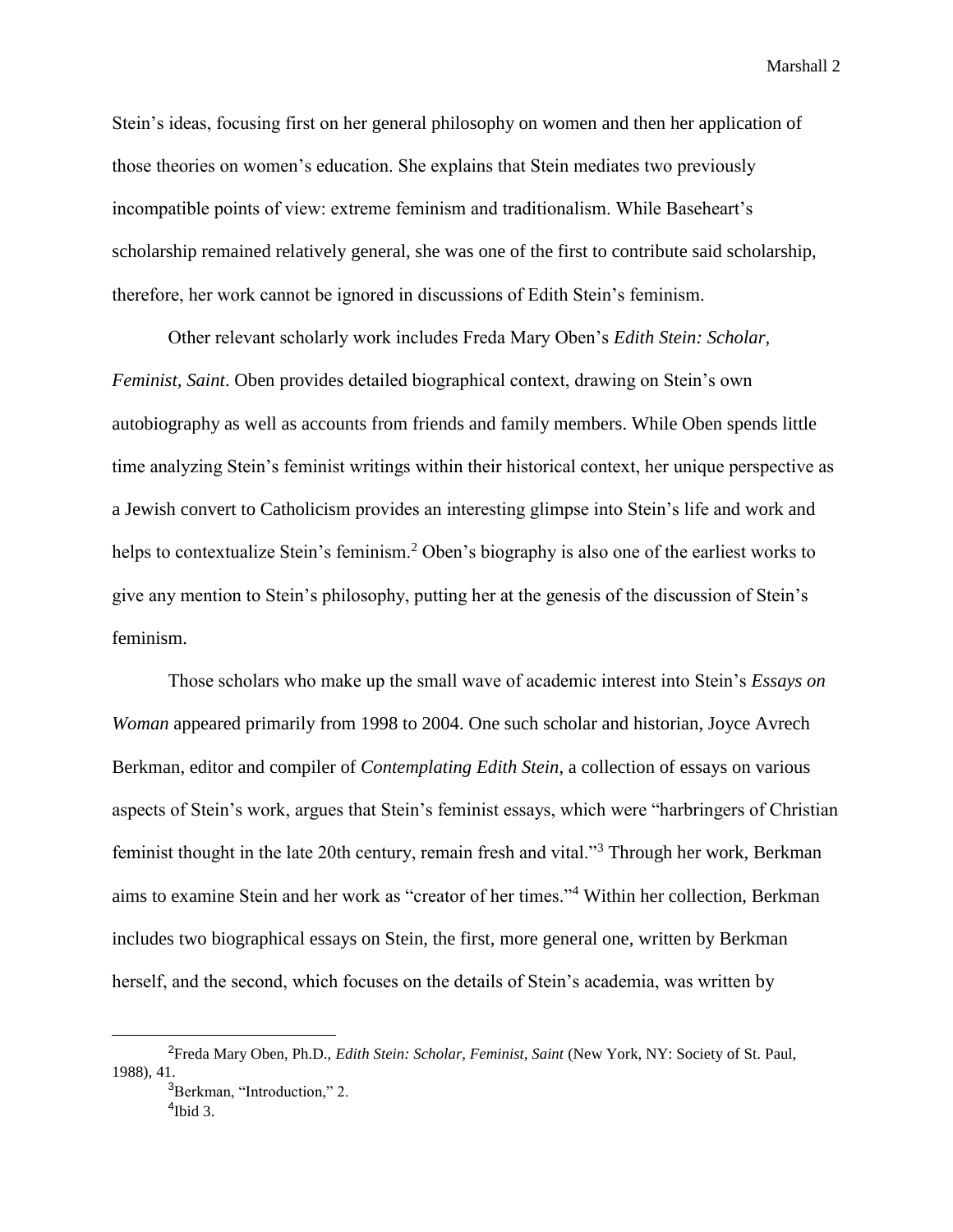historian Dana K. Greene. Both these essays are useful in understanding Stein's world and contextualizing her work.

In addition to these biographical essays, Berkman includes historian and sociologist Theresa Wobbe's "The Complex Modernity of Edith Stein: New Gender Relations and Options for Women in Early-Twentieth-Century Germany." In this essay, Wobbe examines Stein's intellectual cohort, analyzing her feminist actions rather than her writings. Wobbe explores the changing gender roles of 1920s Germany, arguing that Stein was a part of a "generation of female pioneers and warriors."<sup>5</sup> In addition to analyzing Stein's feminist actions as they relate to broader social progression in Germany, Wobbe also incorporates the effect of the social regression caused by the rise of the Nazi party, a development exigent to understanding Stein's motivations behind her feminist writings.

The final relevant additions to Berkman's collection are three essays that focus on Stein's feminist writings. In "Edith Stein: Essential Differences," philosopher Linda Lopez McAlister explains why Stein's feminist work was neglected immediately after its English publication, argues that this negligence should change, and Stein's ideas are essential to feminist ideology, both religious and secular. With "Edith Stein: A Reading of Her Feminist Thought," Rachel Feldhay Brenner explores Stein's feminism as foundational to many prominent modern feminists and argues that Stein's feminism is present in her other writings, while it may not be explicitly written or cited. Finally, Lisa M. Dolling analyzes Stein's focus on individual uniqueness as the foundation of her feminism, explores her ideas on women's education, and further contextualizes Stein with other philosophers and feminists with "Edith Stein's Philosophy of "Liberal"

<sup>5</sup>Theresa Wobbe, "The Complex Modernity of Edith Stein: New Gender Relations and Options for Women in Early-Twentieth-Century Germany," in *Contemplating Edith Stein*, ed. Joyce Avrech Berkman (Notre Dame, IN: University of Notre Dame, 2006), 122.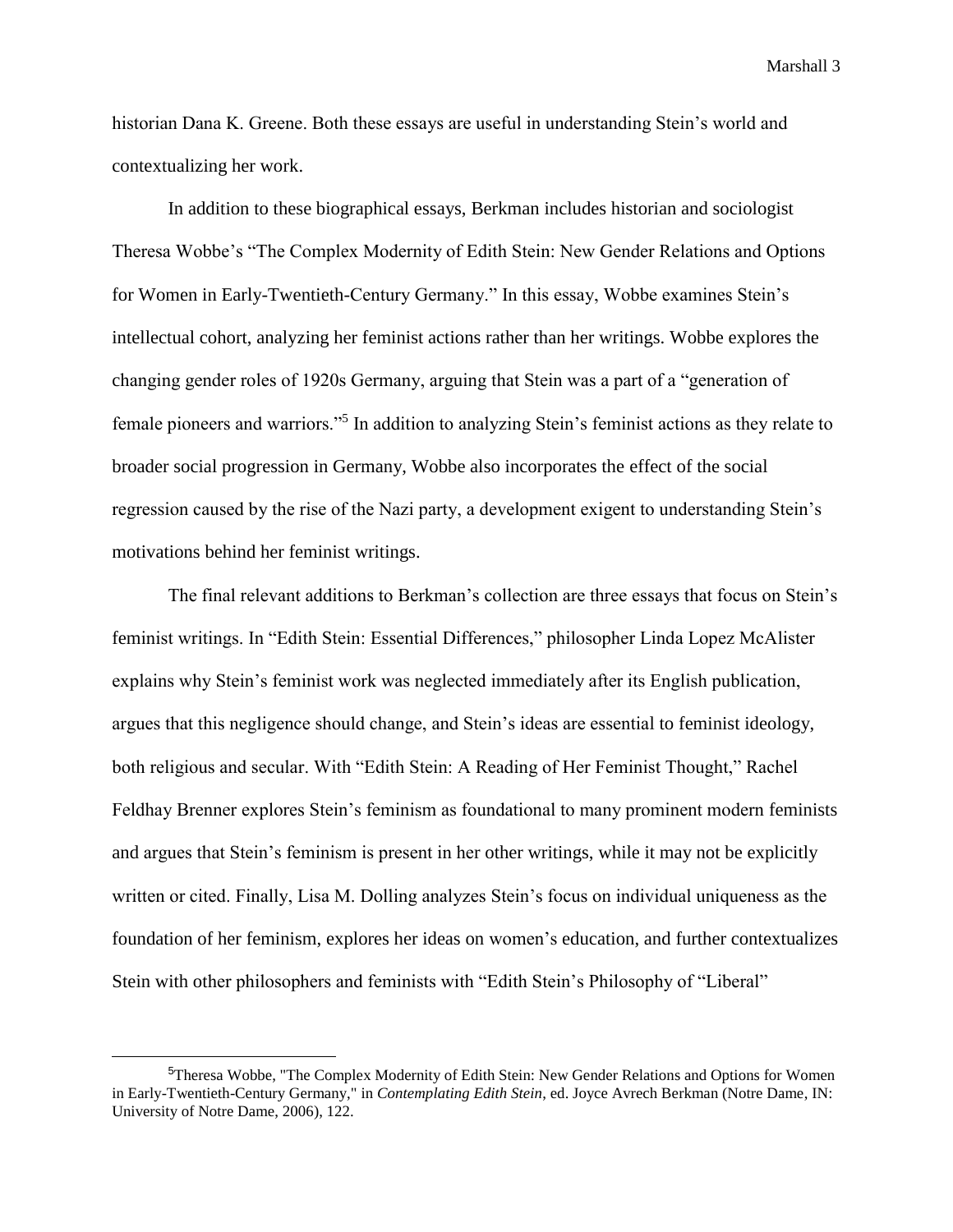Education."<sup>6</sup> Each of these essays is imperative in understanding the impact of Stein's feminist work, particularly as it relates to other philosophers.

However, not all Edith Stein scholars hold her feminist work in the highest of praise. In *The Philosophy of Edith Stein: From Phenomenology to Metaphysics,* Irish philosopher Mette Lebech contributes one chapter relating to Stein's feminist writings. Lebech argues that Stein's tendency against repeating herself makes her work notoriously difficult to navigate, which would intimidate the average reader.<sup>7</sup> Lebech, contradicting with Brenner's aforementioned work, posits that the lack of scholarship on Stein's philosophy on women is due to the fact that this philosophy is limited to one collection of works, and does not appear significantly in any other work, even though commentary on gender may have been relevant to the particular topic Stein was exploring. Lebech concedes that feminist philosophy is a significant topic in Stein's circumstantial writings, "but it is not in any way her most substantial contribution to philosophy."<sup>8</sup>

Born in Germany in 1891, Stein abandoned her Jewish faith after the death of her father during her teenage years, then converted to Catholicism after college, ultimately becoming a nun of the Order of the Discalced Carmelites.<sup>9</sup> Edith was a studious child and became the first European woman to earn a PhD in philosophy, studying phenomenology under Edmund Husserl.<sup>10</sup> After continuing to work as Husserl's assistant following graduation, Stein elected to try to make a name for herself in academia by applying for "habilitation," a necessary step in

<sup>6</sup>Berkman, "Introduction," 8.

<sup>7</sup>Mette Lebech, *The Philosophy of Edith Stein: From Phenomenology to Metaphysics* (Bern, CH: Peter Lang AG, International Academic Publishers, 2015), 1.

<sup>&</sup>lt;sup>8</sup>Ibid, 102.

<sup>9</sup>Oben, *Edith Stein: Scholar, Feminist, Saint*, 5.

<sup>10</sup>Linda Lopez McAlister, "Edith Stein: Essential Differences," in *Contemplating Edith Stein*, ed. Joyce Avrech Berkman (Notre Dame, IN: University of Notre Dame, 2006), 201.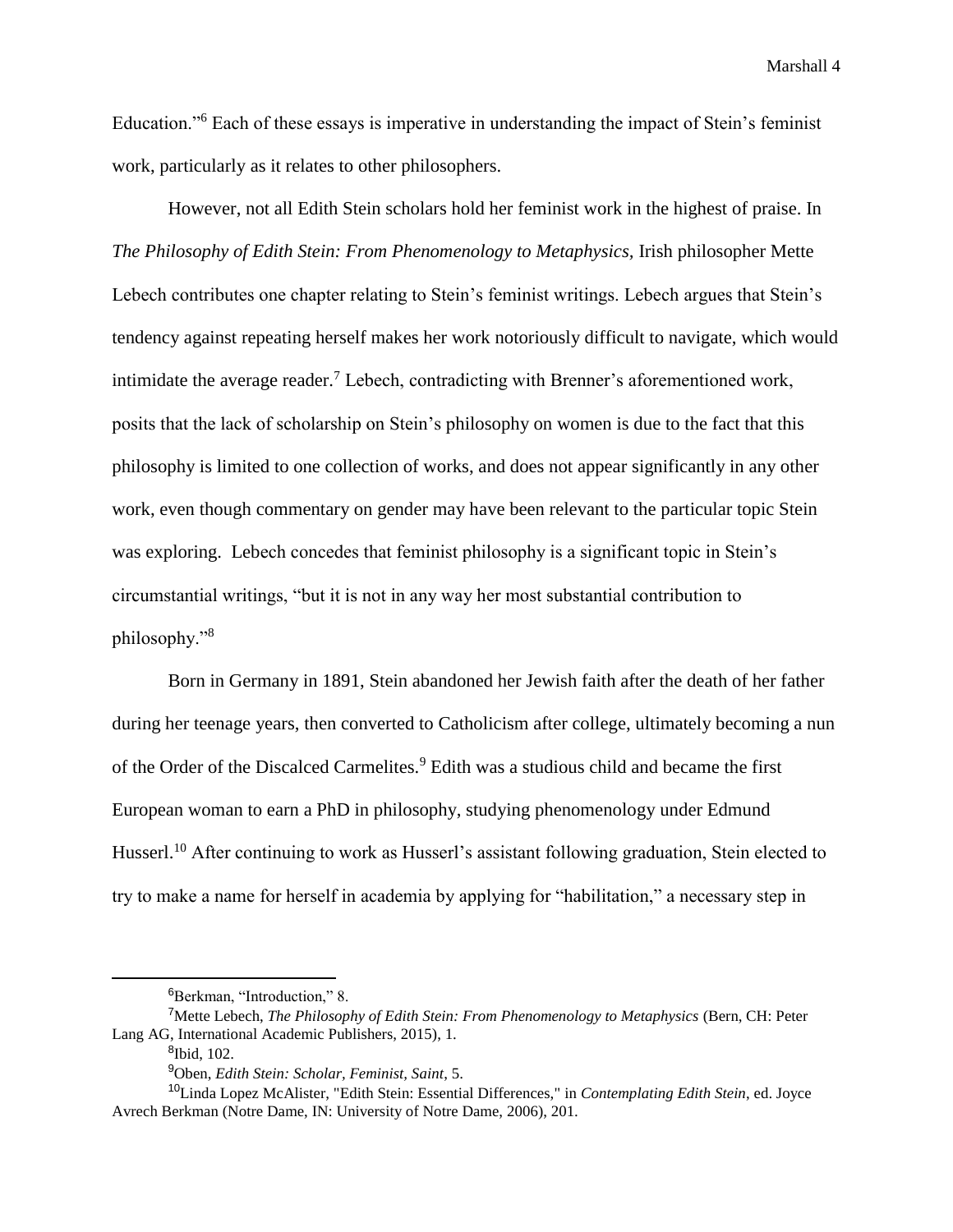becoming a university professor. Habilitation was essentially an additional doctorate-level degree that "served as the academic community's most powerful instrument of self-recruitment and social closure."<sup>11</sup> Stein, like all women before her, was denied habilitation several times and was never able to achieve her goal of professorship. After her first rejection, Stein wrote a protest letter to Carl-Heinrich Becker, the highest official in the Prussian Department of Education. With Becker's response came the decree to eliminate sex as a basis for habilitation, Stein, however, did not benefit from this reform.<sup>12</sup> Stein eventually left higher education to teach young women, just one of her motivations for turning her philosophical framework to feminist ideology. Stein developed her *Essays on Woman* from 1928 to 1932, while she was teaching at a Catholic school for girls; she wrote these essays after converting to the Catholic faith in 1922, but before entering the convent in 1934. These feminist essays primarily explore women's vocations, spirituality, and education.

Stein's work remained relatively untouched until 1959 when it was first published in German. However, until the late 1980s "scholars without German fluency had only limited access to Stein's thought, a core reason for the dearth of published scholarship on Stein in English."<sup>13</sup> While the Institute of Carmelite Studies began to publish Stein's work in 1986, it took another decade for significant scholarship to appear in the English-speaking world. Stein's work was largely neglected because discussions of her religious experience and debates surrounding her martyr status took attention away from the twenty-seven volumes she produced in her short life. Because she was born and raised Jewish, critics argued that she was killed by the Nazis for being Jewish, not for her Catholic faith, thereby negating her martyr status.

<sup>11</sup>Wobbe, "The Complex Modernity of Edith Stein," 124.

<sup>12</sup>Ibid, 129.

<sup>13</sup>Joyce Avrech Berkman, "Introduction," introduction to *Contemplating Edith Stein* (Notre Dame, IN: University of Notre Dame, 2006), 4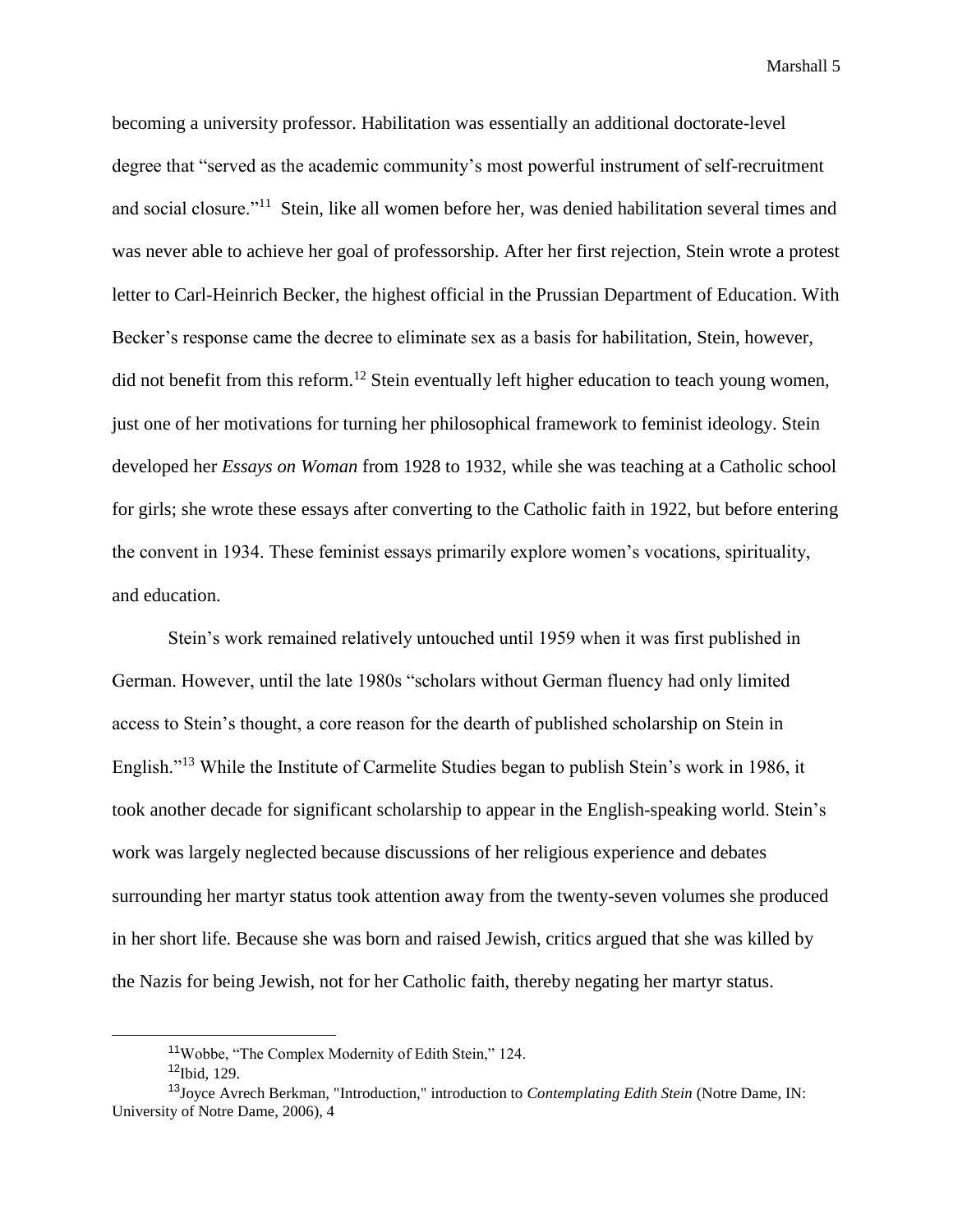Additionally, the publishing of Stein's feminist work came in 1987, a time when antiessentialism, an ideology seemingly contrary to Stein's that argued against any essential properties that define gender, was reaching its peak among English-speaking feminist scholars.<sup>14</sup> However, by the time Stein was canonized as St. Teresa Benedicta of the Cross in 1998, both debates surrounding her martyr status and the appeal of anti-essentialist feminism had died down, albeit the former more so than the latter, opening the door for scholarly analysis of Stein's work.

As Stein progressed through her studies and into professional academia, she was surrounded by shifting gender relations. Stein was among the first generation of women to enter academia in Germany, being only the second German woman to earn a PhD. Women gained entrance into academia in Prussia in 1908, and World War I accelerated gender modernization, speeding up women's integration into the workforce. Stein's feminism was not only apparent in her writing, but in her actions: she became a member of a female student association and the Prussian Association for Women's Suffrage upon entering university in 1911.<sup>15</sup> Stein directly benefited from the gender modernization of World War I, as her male peers' involvement on the battlefield enabled her to assume her position as assistant to her mentor, Edmund Husserl, in 1917. While working with Husserl, Stein applied for habilitation multiple times, but was never granted a post. She eventually left her assistant post to start a private academy of philosophy, which lacked institutional status and could not advance her own professional career. With Germany's transition from empire to republic after the war came reforms for women; as early as 1926, "women's challenge to historic interpretations of culture and its gendered symbolic system inevitably not only led to reconstellated gender relations in social and political institutions but

<sup>14</sup>Linda Lopez McAlister, "Edith Stein," 201.

<sup>&</sup>lt;sup>15</sup>Wobbe, "The Complex Modernity of Edith Stein," 129.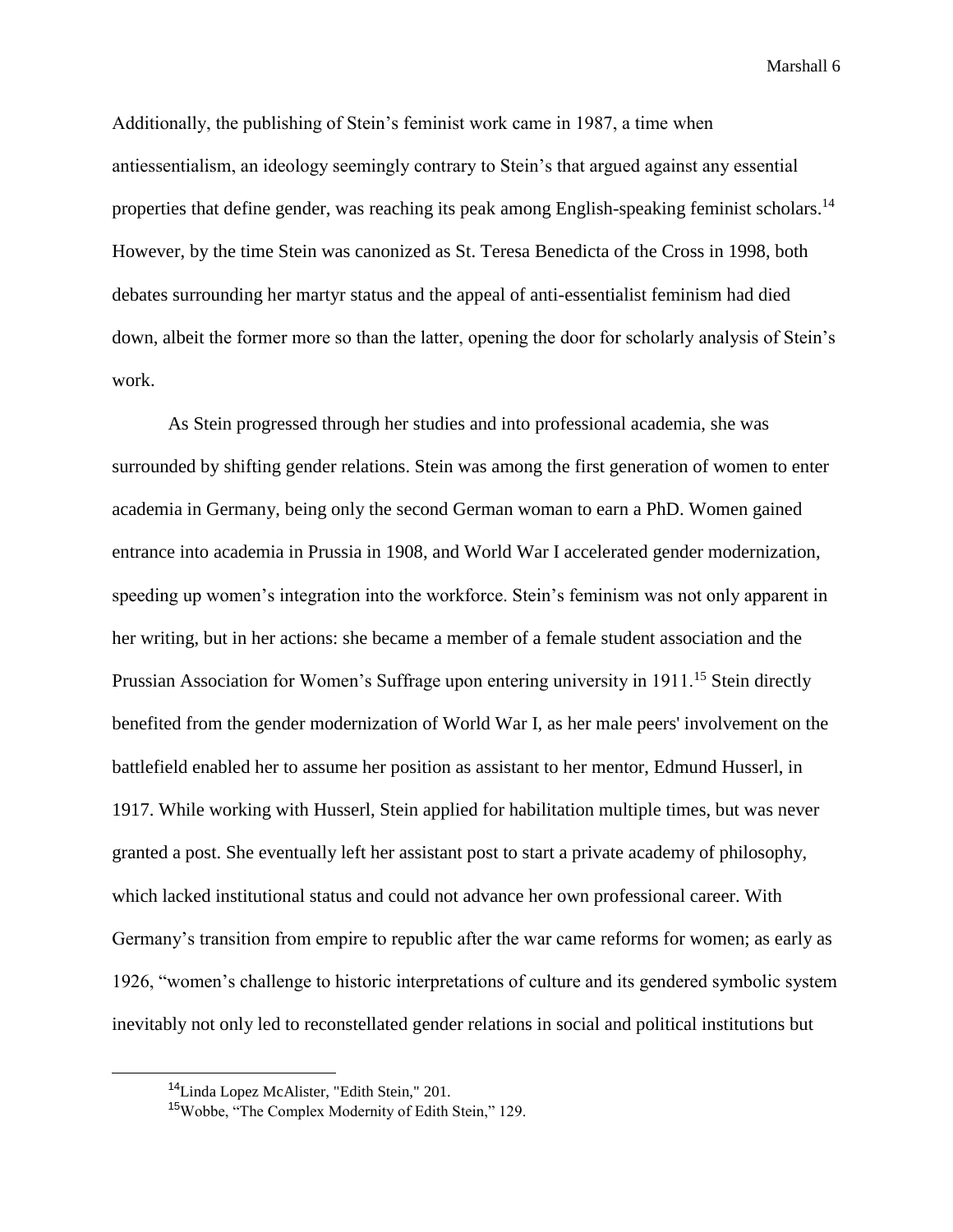transformed the overall understanding of culture."<sup>16</sup> All of these events laid the foundation for Stein to begin her feminist writing in 1928.

Stein's continuing professional frustrations, as well as a series of personal crises, and growing religious orientation led to her Catholic conversion in 1922. Following her conversion, Stein began teaching at a Dominican secondary school for girls, St. Magdalena's. It was in this position that Stein deepened her knowledge of the Catholic faith and, in her later years of teaching, developed her written feminist philosophy. While teaching at St. Magdalena's, Stein developed a reputation as a "distinguished teacher and scholar," and was invited by large national Catholic women's organizations to lecture on the nature and role of women and their education in different parts of Germany and Switzerland.<sup>17</sup> These lectures were compiled posthumously and would later become known as Edith Stein's *Essays on Woman*.

As with any philosopher, Stein's thought on women was shaped by the social and political climate of the country collapsing around her. Germany was amid its post-World War I economic collapse, which was only worsened by the worldwide depression in 1929. The economic situation in Germany only hastened the rise of the National Socialist party, which Stein viewed as a severe threat to society and "total moral dissolution."<sup>18</sup> Stein's feminist philosophy was contrary to the Nazi ideology that limited women to their biological function. Stein, a founding member of the German Democratic Party in Breslau during her college years, admonished women to "get involved in matters of national and international welfare," especially as she witnessed the rise of the Nazi party.<sup>19</sup> Stein, a Jewish Catholic feminist academic, became

<sup>16</sup>Ibid, 123.

<sup>&</sup>lt;sup>17</sup>Joyce Avrech Berkman, "The Intellectual Passion of Edith Stein: A Biographical Profile," in *Contemplating Edith Stein* (Notre Dame, IN: University of Notre Dame, 2006), 38.

<sup>18</sup>Rachel Feldhay Brenner, "Edith Stein: A Reading of Her Feminist Thought," in *Contemplating Edith Stein*, ed. Joyce Avrech Berkman (Notre Dame, IN: University of Notre Dame, 2006), 212.

 $19$ Ibid, 213.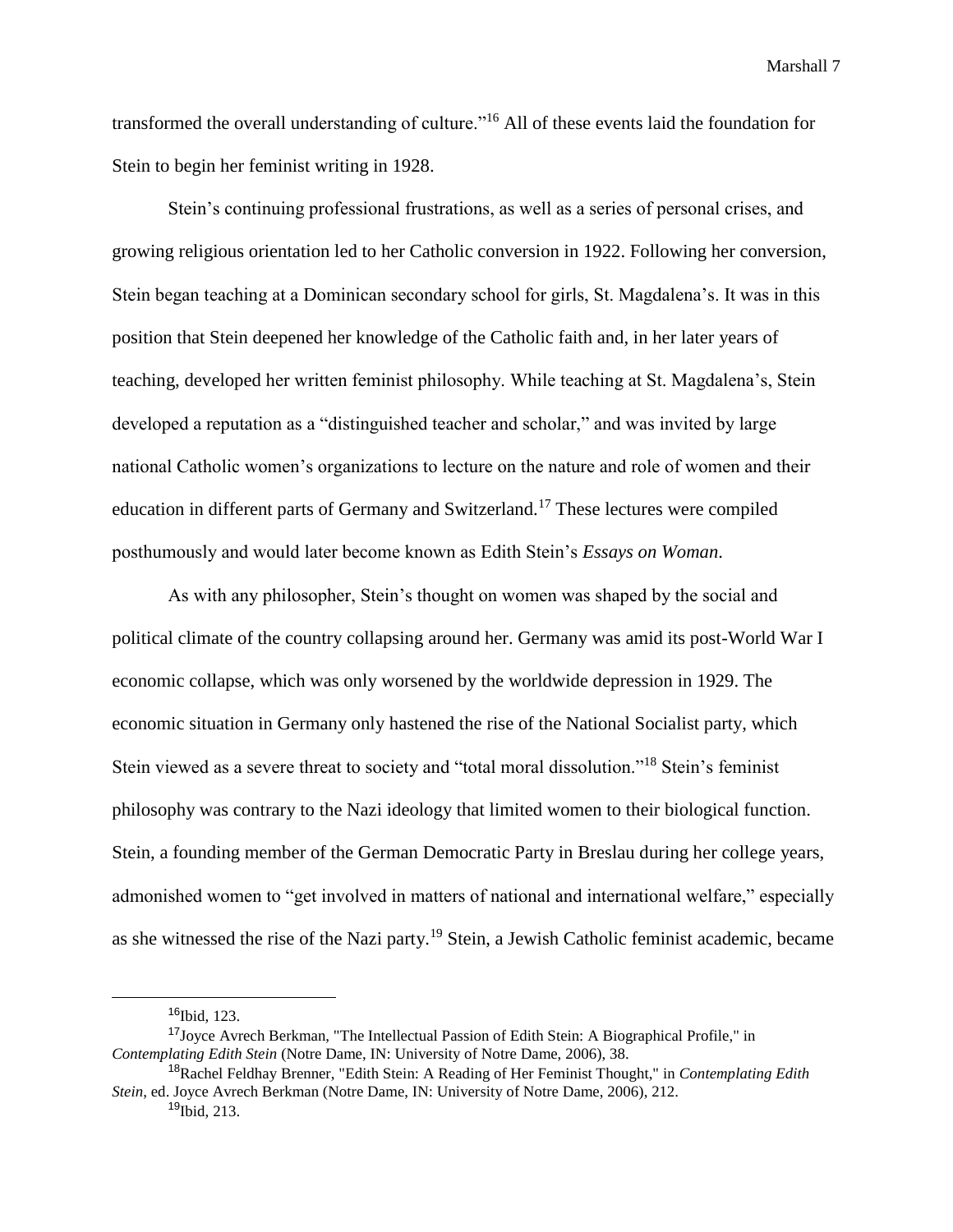a prime target as Hitler came to power. Although she managed to evade the wrath of the Nazis at the start of the war, Stein, as well as a number of Catholic Jews, was eventually arrested and taken to Auschwitz in reaction to a Catholic bishops' pastoral letter attacking their policies. Stein was murdered in the Birkenau gas chambers on August 9, 1942.

While many scholars can agree that scholarship on Stein's feminist writings is long overdue, many cite different reasons for this neglect. The reason for limited reaction at the time of writing is simple: Stein was writing when 'non-Aryan' individuals were banned from publishing in Germany, so her audience was incredibly limited. However, when her work was finally published in English in 1987, Stein's work was largely ignored by feminist philosophers. Stein's *Essays on Woman* "appeared exactly at a time when antiessentialism was reaching its peak among English-speaking feminist philosophers."<sup>20</sup> Essentialists, like Stein, believe that there is some essential quality to a woman being a woman; some argue this quality is biological, others think this quality relates to a person's soul. Biological is one of the most common, and most criticized forms of essentialism; this perspective states that men and women are unique from each other purely based on physiological faculties. Stein was a naturalist essentialist: she believed that "men and women have differing essences or natures on ontological and theological grounds- seeing this as a point at which the results of philosophy and theology converge."<sup>21</sup> While Stein did agree with aspects of biological essentialism, she felt the differences went deeper, and argued that all women have a naturally feminine soul, just as men possess a naturally masculine one.

Stein's essentialist ideas are the foundation of her feminist philosophy. She uses the idea of a feminine soul as the basis for her arguments surrounding women's professions, spirituality,

<sup>20</sup>McAlister, "Edith Stein," 201.  $^{21}$ Ibid, 205.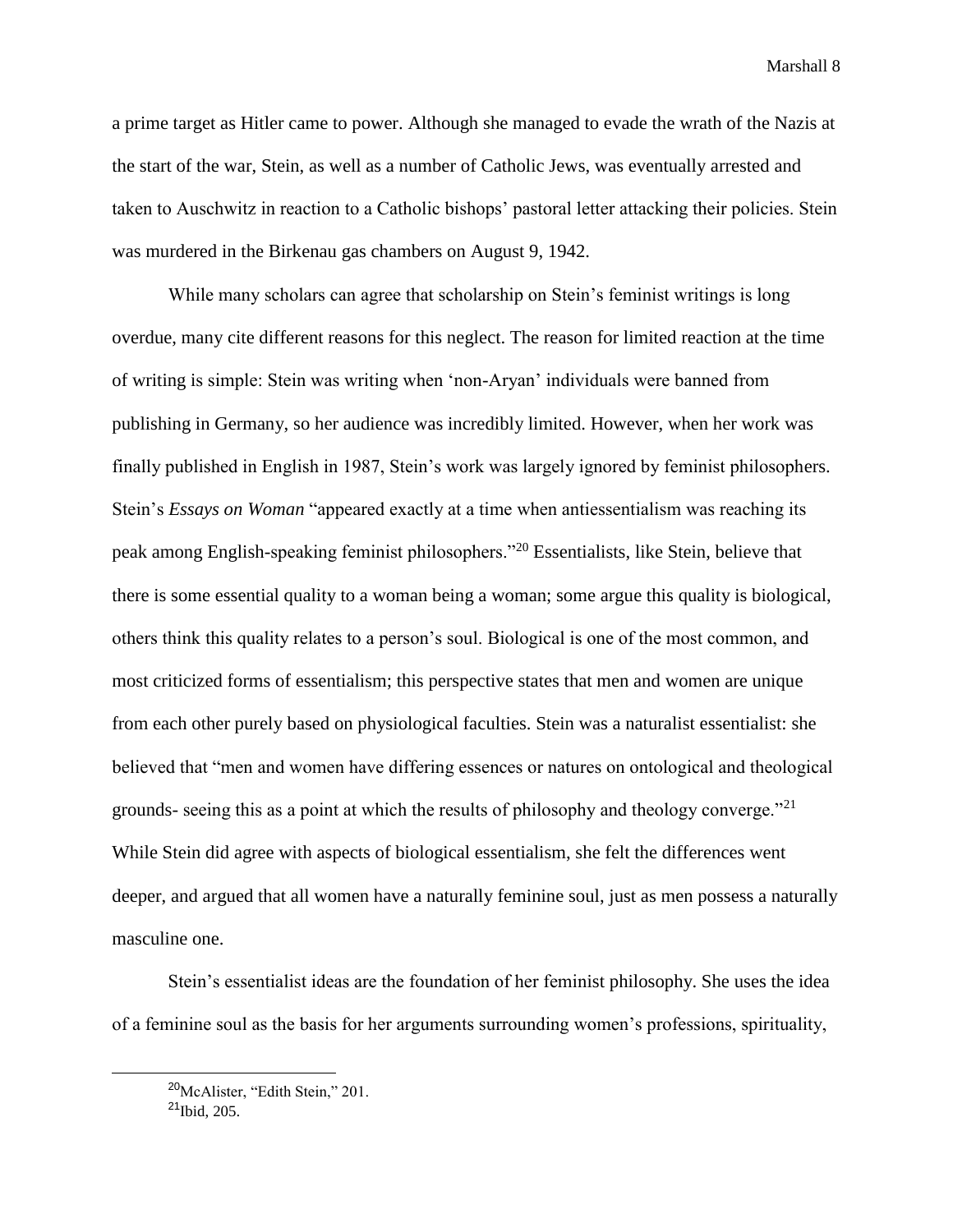and education. In her first essay, "The Ethos of Women's Professions," Stein applies this ideology to an ethos, or "a constant spiritual attitude" that "must be understood in its relation to human action."<sup>22</sup> An ethos provides unity to a person's ever-changing behavior. Stein then applies this concept of a "spiritual attitude" to professional life: a professional ethos is a spiritual attitude that emerges from or is the formative principle in a person's profession. Therefore, every profession, and every person, has a unique professional ethos shaped by their own disposition, purpose, and experiences. Having established her terms, Stein presents her thesis: women possess uniquely feminine souls that shape their professional life and that the "nature of woman draws her to certain professions."<sup>23</sup>

To support her thesis, Stein explores a woman's natural vocation and its ethos. She first establishes the conversation she is entering, citing the feminist movement and their opponents. Stein recognizes that the feminist movement denied that there are specifically feminine professions, saying that all professions are suitable for women. Stein claims that opponents of feminism refuse to concede this point and claim that a woman's "natural vocation" is the only feminine vocation. Stein goes on to argue that both men and women have a "natural vocation:" parenthood, both literal and spiritual. While men and women share a basic human nature, Stein argues that because men and women have differing "basic faculties," they must also have a separate type of soul.<sup>24</sup> Stein explains her rationale through citations of scripture, Church teaching on Mary, Christ's mother, and the work of theologian John Henry Newman.

After establishing that women are called to a primary natural vocation, Stein discusses the possibility of other feminine vocations. To avoid critics twisting her words, Stein states her

<sup>22</sup>Edith Stein, *Essays on Woman*, 2nd ed., ed. Dr. Lucy Gelber and Romaeus Leuven, O.C.D., trans. Freda Mary Oben, Ph.D. (Washington, DC: ICS Publications, 1987), 43.

 $^{23}$ Ibid, 44.

<sup>24</sup>Ibid*,* 45.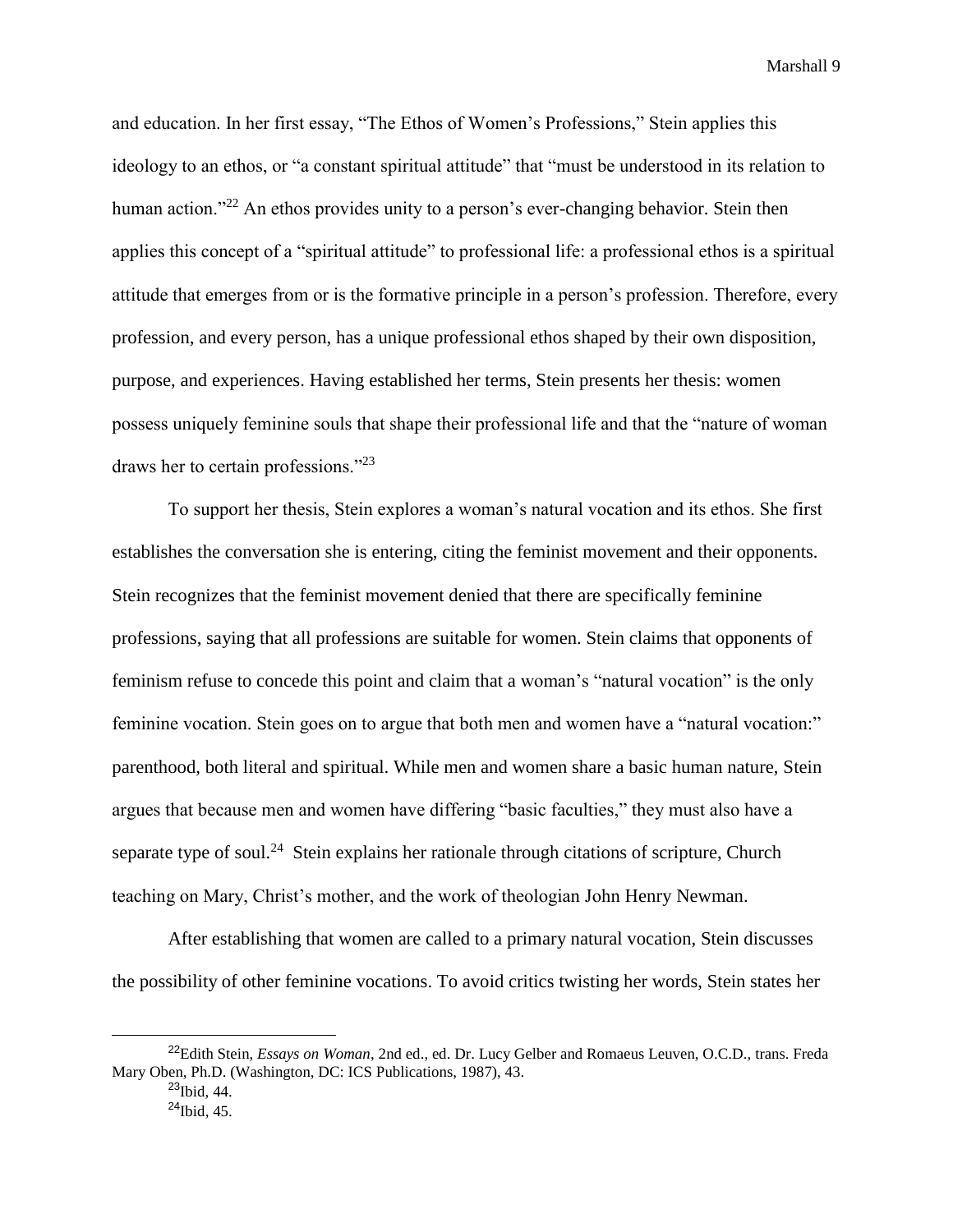position very clearly, saying "only subjective delusion could deny that women are capable of practicing vocations other than that of spouse and mother," and that "there is no profession which cannot be practiced by a woman."<sup>25</sup> Women are more than just their gender and have unique talents and abilities that serve them in the professional world, just as men do. Stein posits that, while there are professions that cater to feminine traits, if a woman approaches something with a feminine perspective, the profession becomes inherently feminine because of her natural ethos. According to Stein, the integration of women into every profession is a "blessing for the entire society," as it provides an essential diversity of perspective.<sup>26</sup>

Stein's second essay in her collection, "The Separate Vocations of Man and Woman According to Nature and Grace," explores the role of women in society. In this essay, Stein defines "vocations" more clearly than in her previous work; she argues that "a vocation is something to which a person must be called," it is "much more than gainful employment."<sup>27</sup> Stein argues that this call comes from God and, within her writing, seeks to express how that call differs for men and women. In this essay, Stein is expanding upon ideas presented in her previous work, "The Ethos of Women's Professions," presenting an extensive theological basis for her arguments. She begins her exploration of scripture with the creation and fall of man, then dissects the controversial teachings of St. Paul in his Letter to the Ephesians. Here she advocates for the equality of the sexes, arguing that men and women were created as equals, and their disordered relationship is a "direct consequence of original sin."<sup>28</sup> Stein later uses this analysis as the basis for her interpretation of St. Paul's teachings.

<sup>25</sup>Ibid*,* 49.

<sup>26</sup>Ibid*,* 50.

<sup>27</sup>Ibid*,* 59

 $^{28}$ Ibid, 64.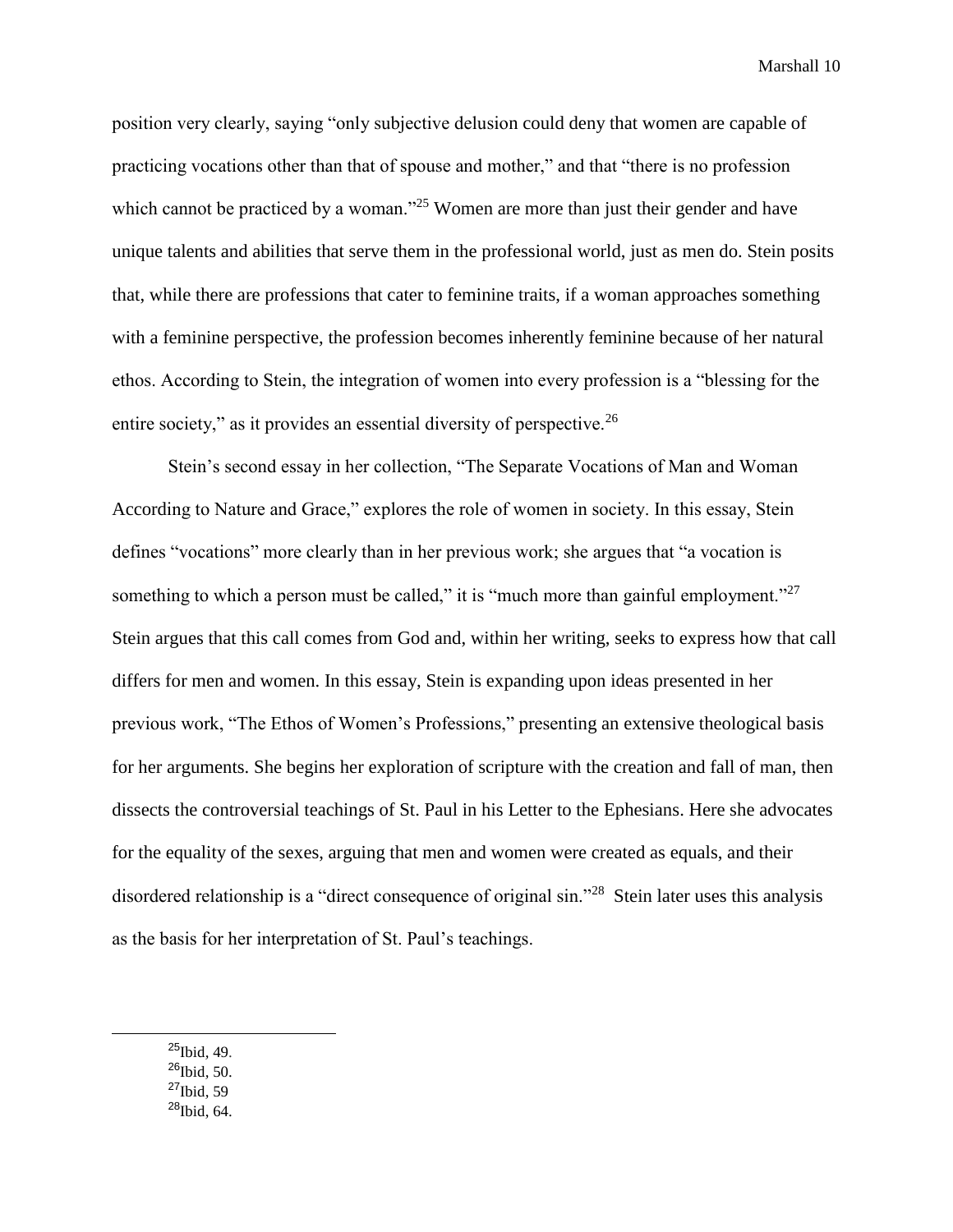Stein spends considerable time analyzing St. Paul's Letter to the Ephesians 5:22-33. In summary, these verses call upon women to serve their husbands as the Church serves Christ, and for men to love their wives as Christ loves the Church. This verse has often been used to justify the oppression of women. Stein, however, argues that this analogy is symbolic and does not relegate women to the slavery of their husband's every whim.<sup>29</sup> She determines that, if this analogy is to be taken literally, women are charged with a far easier task, as they are being likened to a group of human beings, the Church, while men are associated with God. However, "the husband is not Christ," and, therefore, does not have the power of the divine. $30$  Stein uses this analysis to argue against the religious basis for the domination over women.

Having established her egalitarian perspective, Stein goes on to discuss the vocations of men and women. While she spends little time discussing men's vocations, she does argue that men should put the well-being of their families ahead of their professions. Although this comment is far from profound, it came at a time when conversations on vocations, professions, and family dynamics focused primarily on women; commentary on the role of men was rare. Stein goes on to analyze the role of women, both within and outside the home. She concludes that, while motherhood is an important and, perhaps, the preeminent vocation of women, professional life outside the home does not "violate the order of nature and grace."<sup>31</sup> Stein states that there is a limit to professional activities when they jeopardize the family and community, but those limits apply to both women and men.

Stein's final section of this essay tackles the idea of "masculine and feminine professions."<sup>32</sup> Stein argues that, while there may be some professions that men and women are

<sup>29</sup>Ibid, 67.

<sup>30</sup>Ibid, 68.

<sup>31&</sup>lt;sub>Ibid</sub>, 79.

 $32$ Ibid, 82.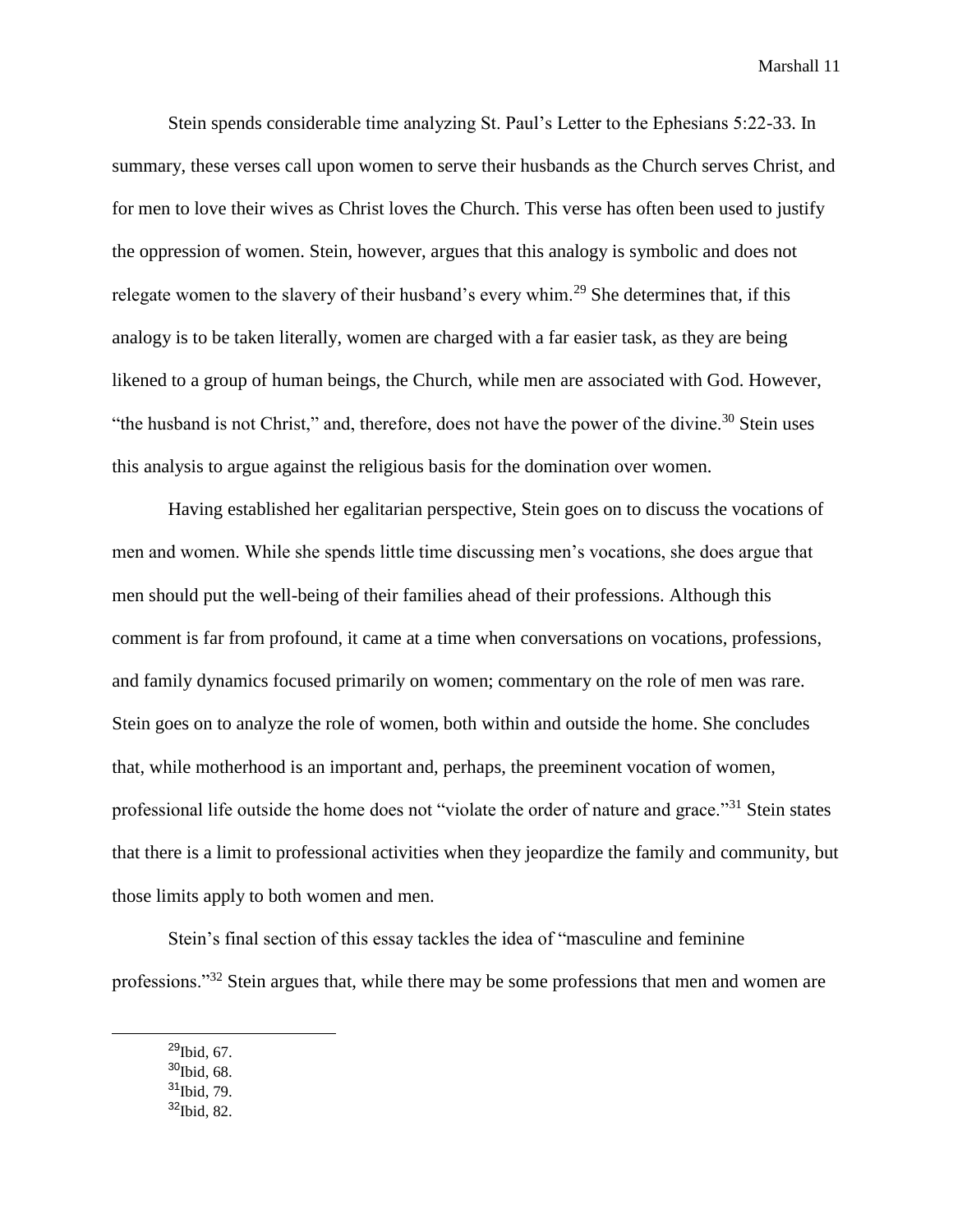more suited for due to physical strength or natural disposition, there is no logical reason to bar any person from a profession based on their gender alone. She goes on to say that, because of the "extreme economic distress" of her time, the distinction between masculine and feminine professions is not feasible or logical.<sup>33</sup> People needed to take any job offered to them, regardless of how it suited their natural disposition. While pursuing a profession that was contrary to a person's natural inclinations was not ideal, extreme economic depression necessitated forgoing some of those inclinations for the sake of saving a collapsing nation.

In her subsequent essays, Stein uses this logic to explain the importance of a woman's spiritual and educational development. She argues that without proper development of these two things, women cannot reach their full potential in their professional or domestic spheres. Stein clarifies that the same can be said for men, and proceeds to elaborate on such application, but spends the majority of her work focused on women.<sup>34</sup>

Edith Stein spends the bulk of her feminist writing focused on women's education. Her work on women's education came as a response to Germany's major economic crisis and the rise of the Nazi party.<sup>35</sup> She emphasizes the value of education in each of her essays, particularly as it relates to preparation for professional and domestic life. However, Stein dedicates two of her essays solely to the subject of women's education, "Fundamental Principles of Women's Education" and "Problems of Women's Education." In the former, Stein establishes that the European "educational system has been in a state of crisis for decades."<sup>36</sup> She argues that all education requires reforms, but women's education has its own unique problems, and the two must be considered together to achieve a solution.

<sup>33</sup>Ibid, 82.

<sup>34</sup>Ibid, 71.

<sup>35</sup>Brenner, "Edith Stein," 212.

<sup>36</sup>Stein, *Essays on Woman*, 129.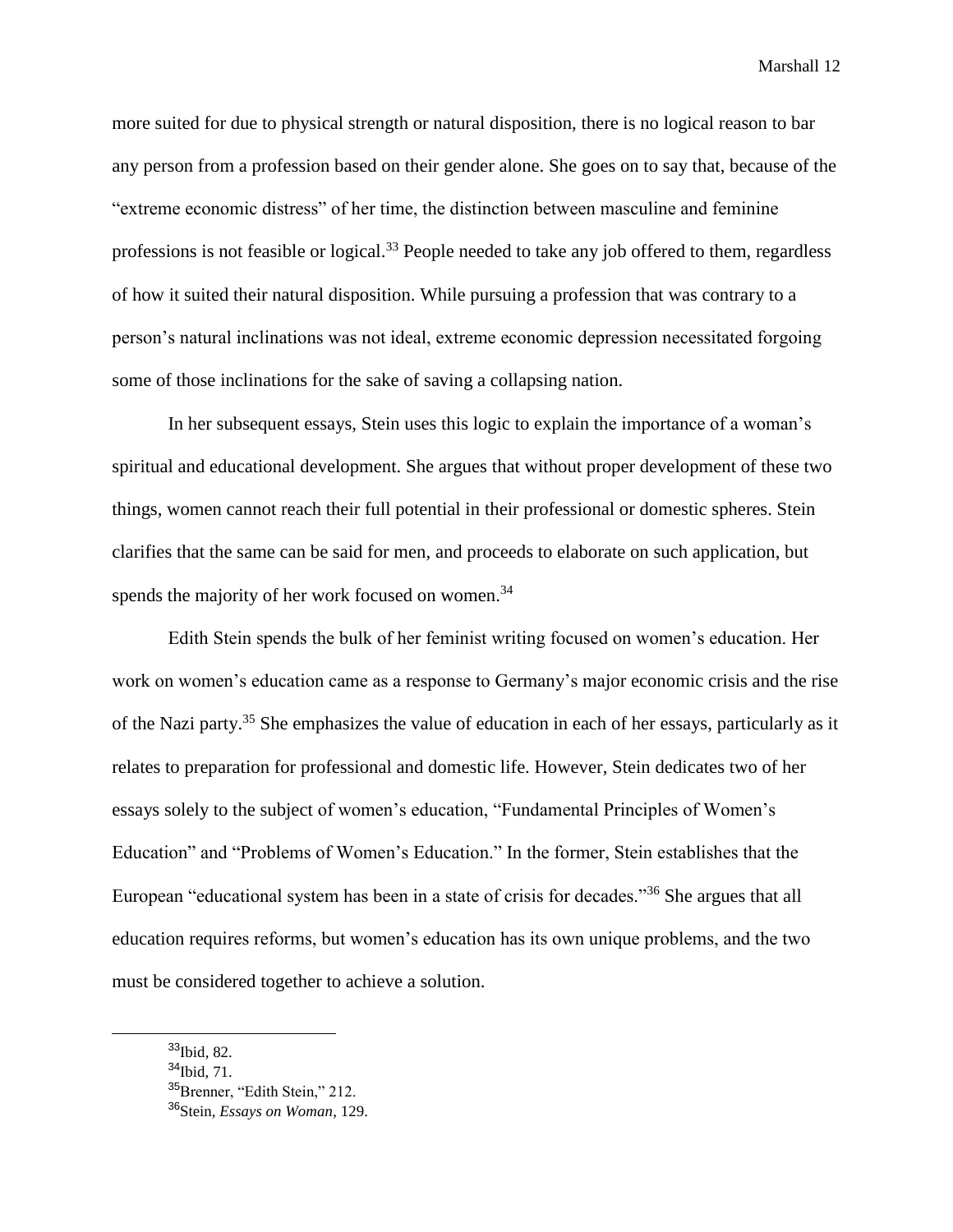Stein begins her analysis of education by defining the system in which she was taught, and, eventually, entered as a teacher herself. She targets her concerns toward elementary and high schools and teachers' colleges, stating that universities and other vocational schools are rooted in a different foundation. Elementary, high schools, and teachers' colleges, Stein argues, are "a child of the Enlightenment."<sup>37</sup> According to Stein, these schools emphasize memorization of as much information as possible, rather than understanding and critical thinking. She claims that the purpose of education is to develop and form the human person, not force memorization of an arbitrary set of facts. The internal process of learning is far more important than the external process of educating.<sup>38</sup> Stein determines that "because the Enlightenment did not deal with the essential factors of formation, its system of education had to suffer shipwreck."<sup>39</sup>

Stein proceeds with her theories on women's education by summarizing her previously stated thoughts on women's nature and vocations. Here, unlike in her previous essays, Stein emphasizes the individuality of each student, and recognizes that different students will require different educational processes. Although the majority of her philosophy on women is rooted in essentialism, Stein shows here that she does not restrict women to one character type, contrary to the assertions of her anti-essentialist critics.<sup>40</sup> This attitude is present in Stein's other essays but is most evident in her work on women's' education. However, Stein argues that before considering these differences, the educational system must first consider woman's essential nature, which she outlines throughout her work. She advocates for a sort of Montessori structure, meant to be followed up until vocational school, in which students pursue their own interests, rather than a formally structured classroom, with an emphasis on emotion, reason, and practical

<sup>37</sup>Ibid,129.

<sup>38</sup>Ibid, 130.

 $39$ Ibid, 131.

<sup>&</sup>lt;sup>40</sup>McAlister, "Edith Stein," 208.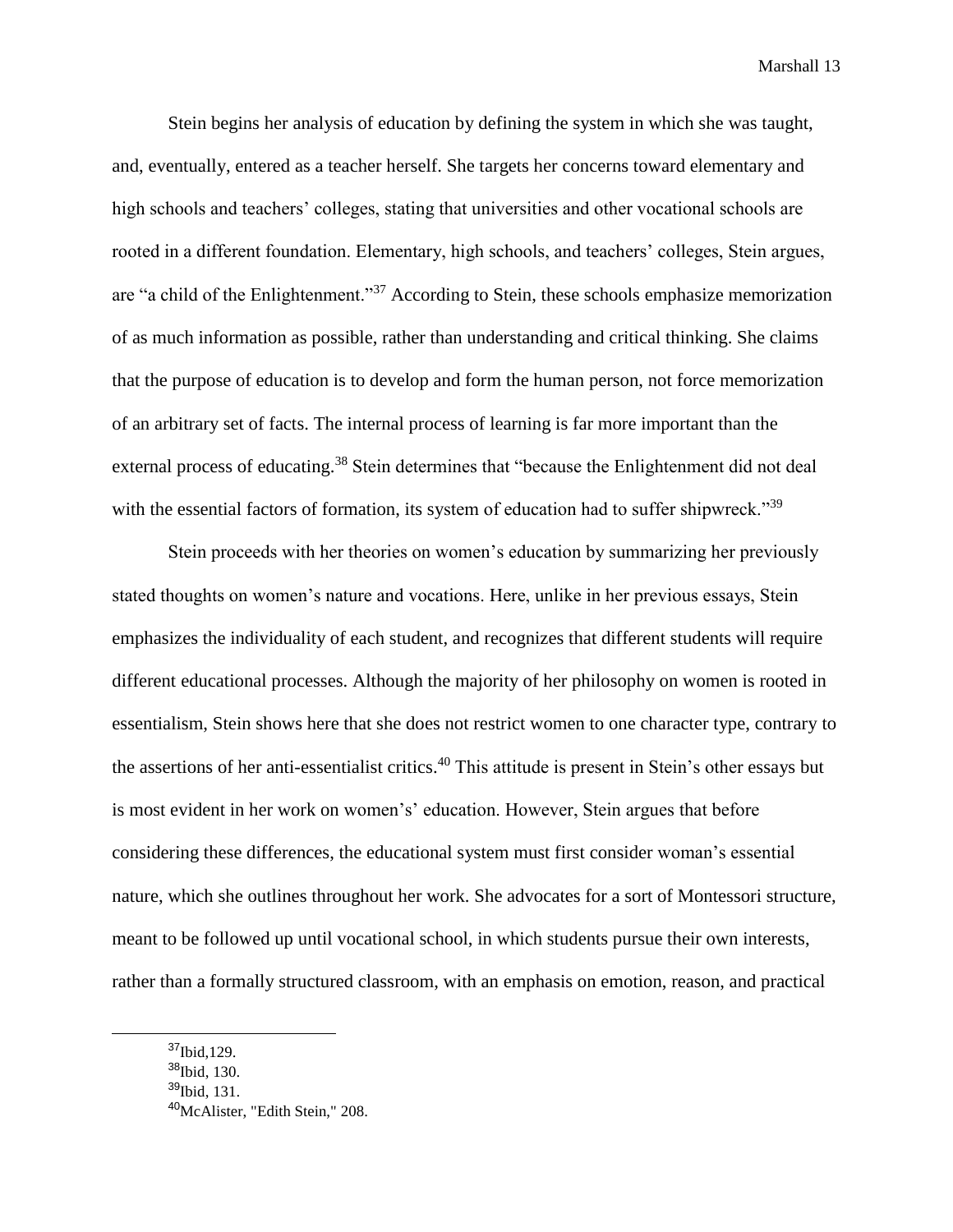intelligence.<sup>41</sup> According to Stein, this model would allow educators to differentiate between and cultivate individual student's gifts, better preparing them for future vocations.

In her second, far longer essay on women's education, "Problems of Women's Education," Stein further examines her previously stated ideas, and analyzes additional factors surrounding education. She begins by contextualizing herself within the European feminist movement, pointing out its' victories and failings within the previous decade. As the first woman to earn a Ph.D. in philosophy in Europe, and the second woman to earn a Ph.D. in Germany, Stein had firsthand experience with these victories and failings.<sup>42</sup> She was not content to settle for the victories she experienced herself. Stein viewed her role as an educator as her sacred calling and sought to fulfill that role in the best way possible.<sup>43</sup> Stein recognized that, although strides had been made in women's education, there was still far to go, and she was primarily concerned with elementary and secondary education.

In order to analyze and amend her educational systems, Stein first examines the state of women in Europe. She begins by investigating women's attitudes towards the issues of her time, such as marriage and motherhood, vocation, the role of women in national life and politics, and religion. Stein then illustrates society's attitude toward women, including that of general public opinion, the state, and the Catholic Church. In her characterization of the general public's attitude toward women, Stein claims that women were still viewed as "the weaker sex," and that "gains won during the last decade are being wiped out" because of Nazi ideology.<sup>44</sup> She argues that "violence is being done to the spirit" of women due to her confinement to the home.<sup>45</sup> The

<sup>41</sup>Stein, *Essays on Woman*, 140.

 $42$ Ibid, 147.

<sup>43</sup>Lisa M. Dolling, "Edith Stein's Philosophy of 'Liberal' Education," in *Contemplating Edith Stein*, ed. Joyce Avrech Berkman (Notre Dame, IN: University of Notre Dame, 2006), 227.

<sup>44</sup>Stein, *Essays on Woman*, 157.  $45$ Ibid, 157.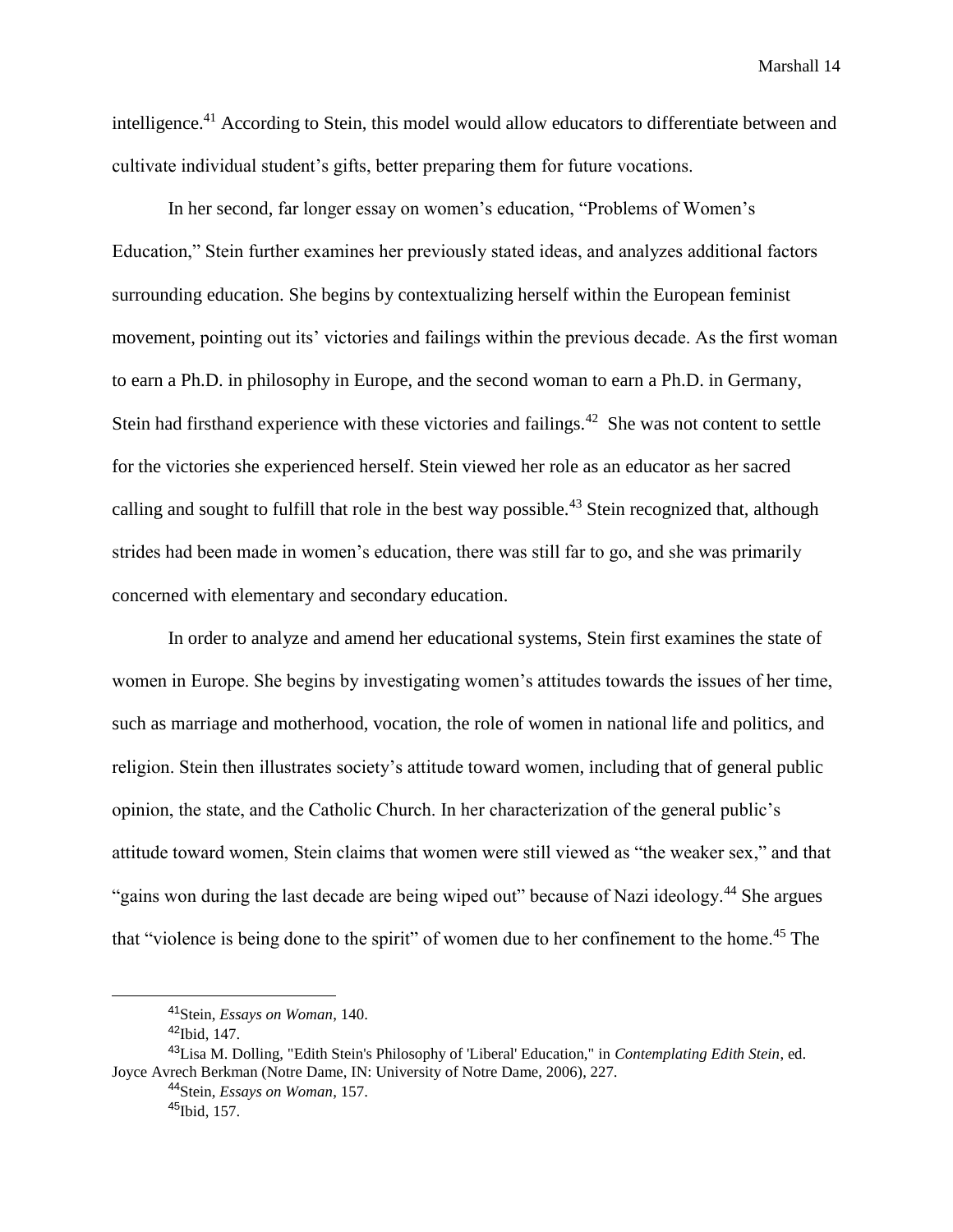perspective Stein presents on the state's view of women is far more positive; while she acknowledges there was still work to be done, women had won suffrage and had legal access to equal education. Stein does, however, advocate for more civic responsibilities and government positions for women.

The final perspective Stein analyzes is that of the Catholic Church. She first distinguishes two different perspectives within the Church: that of traditional doctrine and the hierarchy of the church, and that of God. Stein claims that there is no "precisely defined dogma ex cathedra on the vocation of women and her place in the Church," but traditional doctrine declares a woman's "most essential duty is to be the heart of the family."<sup>46</sup> However, Stein posits that, as evidenced by the increasing number of women employed by the Church, the views of Catholic leaders have changed. Stein then clearly lays out the perspective of God surrounding women. According to Stein, "the call to Catholic action was issued to both men and women," the Church needs women.<sup>47</sup> She determines that God never made a significant distinction in terms of status between men and women so, therefore, men and women are equal in the eyes of God.

After establishing these perspectives, Stein delves into the problems of girls' education, starting with examining the solutions that had already been attempted. She argues that the primary issue with her present education system is that it was created entirely by men, for men, and women were integrated as an afterthought. This issue was perpetuated as girls were integrated into the education system due to the lack of female teachers. Even the motivation to educate women was male-centric; Stein cites two passages focused on women's education from a male perspective. The first argues that women should be educated so they can share their husband's interests and avoid boring them with their stupidity. The second argues that women

 $46$ Ibid, 159-160. <sup>47</sup>Ibid, 161.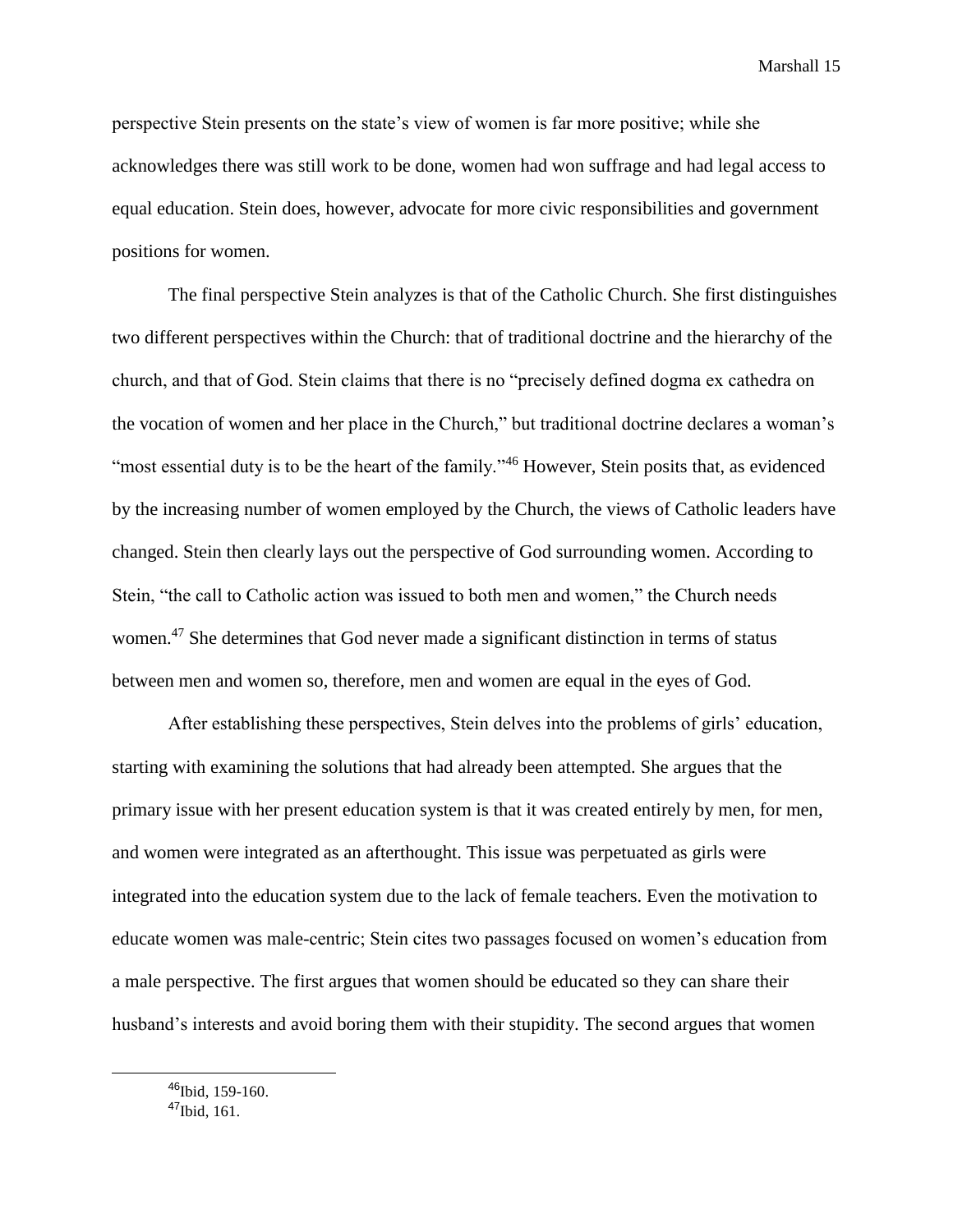can only learn from men, specifically their husbands, fathers, and brothers.<sup>48</sup> Here Stein shows that there was very little consideration for women in the discussion of women's education. She argues that the issue improved due to increased education for teachers and a growing number of female teachers, but further work was necessary to remedy the "obvious defects of our masculine Western culture" and education system.<sup>49</sup>

Stein then conquers the notion that education reform for women is not possible within the realm of the Catholic Church. She points to the success of the Catholic Women's Movement, whose mission had been labeled as futile by "the interdenominational feminist movement."<sup>50</sup> This label came from the misconception that the Church was incapable of change or social progression. Stein disproves this criticism of Catholic feminism, arguing that while many aspects of the Church are constant, "the Church is a human institution and like all things human, was destined to change and evolve."<sup>51</sup> She claims that this, combined with the Catholic educational systems for girls already in Germany, indicated that reform within and through Catholic education was possible. The Catholic Church has historically been concerned with the education of all children, including young girls. While it began several decades after the interdenominational feminist movement, the Catholic Women's Movement was originally organized with education as a primary goal.<sup>52</sup> Stein focuses her ideas on educational reform through this lens, arguing that, while it is important to work in conjunction with secular educational reform movements, theological education is imperative to her reforms.

- 50Ibid, 169.
- $51$ Ibid, 169.
- <sup>52</sup>Ibid, 170.

<sup>48</sup>Ibid, 165.

<sup>49</sup>Ibid, 167.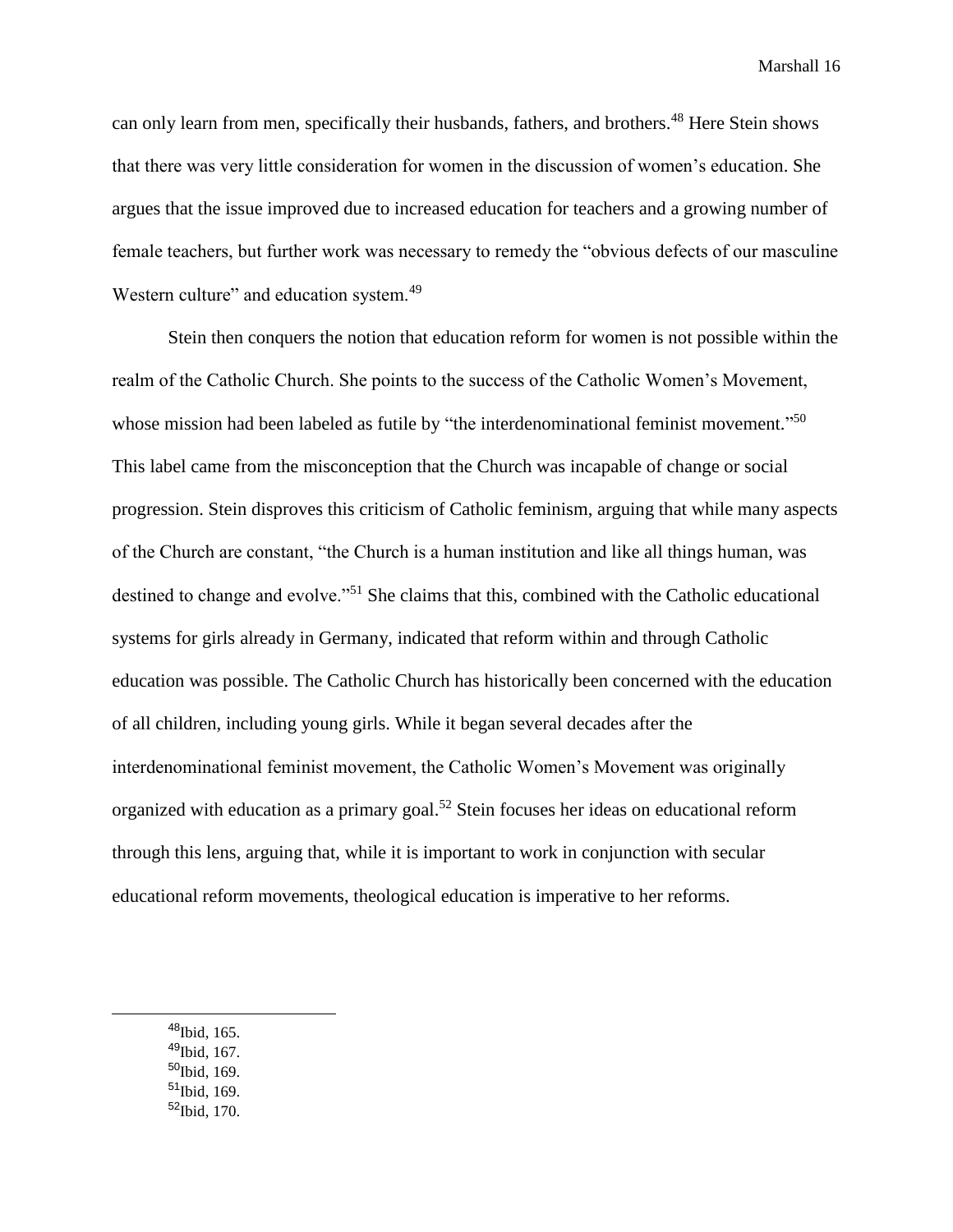Stein continues her analysis of women's education by connecting it to the nature of women. She defines education as "the formation experienced by a person designated for development" and argues that educators must understand the "object" they are forming, that "there is a fundamental practical requirement of the person for whom this work is designed."<sup>53</sup> Stein then explores four different methods of analysis for understanding students in order to establish an adequate educational system: physiological, psychological, philosophical, and theological. According to Stein, each of these methods is necessary because none are entirely comprehensive. The most thorough perspectives are that of the philosophical and theological because, in addition to being subjects relating to Stein's doctorate, they most clearly support her naturalist essentialist perspective.<sup>54</sup> Here Stein pauses to refute biological essentialism- the notion that men and women are essentially different purely due to biological and anatomical characteristics- as basis for differing educational methods. She argues that because the mind is unaffected by physiological differences between men and women, these differences cannot be the motivation for the distinction between the sexes in the realm of education. Stein claims that, therefore, educators must not be focused on those physiological differences, but "education must be geared either to overcoming the limitations of the specifically masculine and feminine natures or to developing their potential strengths."<sup>55</sup>

Stein goes on to reiterate her philosophy on the unique nature of women, then notes that it is imperative for educators to acknowledge the types into which students can be further divided. She acknowledges that, while many women are called to the vocation of marriage and motherhood, this is not the case for all women. Stein then catalogs a few types of girls teachers

<sup>53</sup>Ibid, 172.

<sup>54</sup>Ibid, 183.

<sup>&</sup>lt;sup>55</sup>Ibid, 183.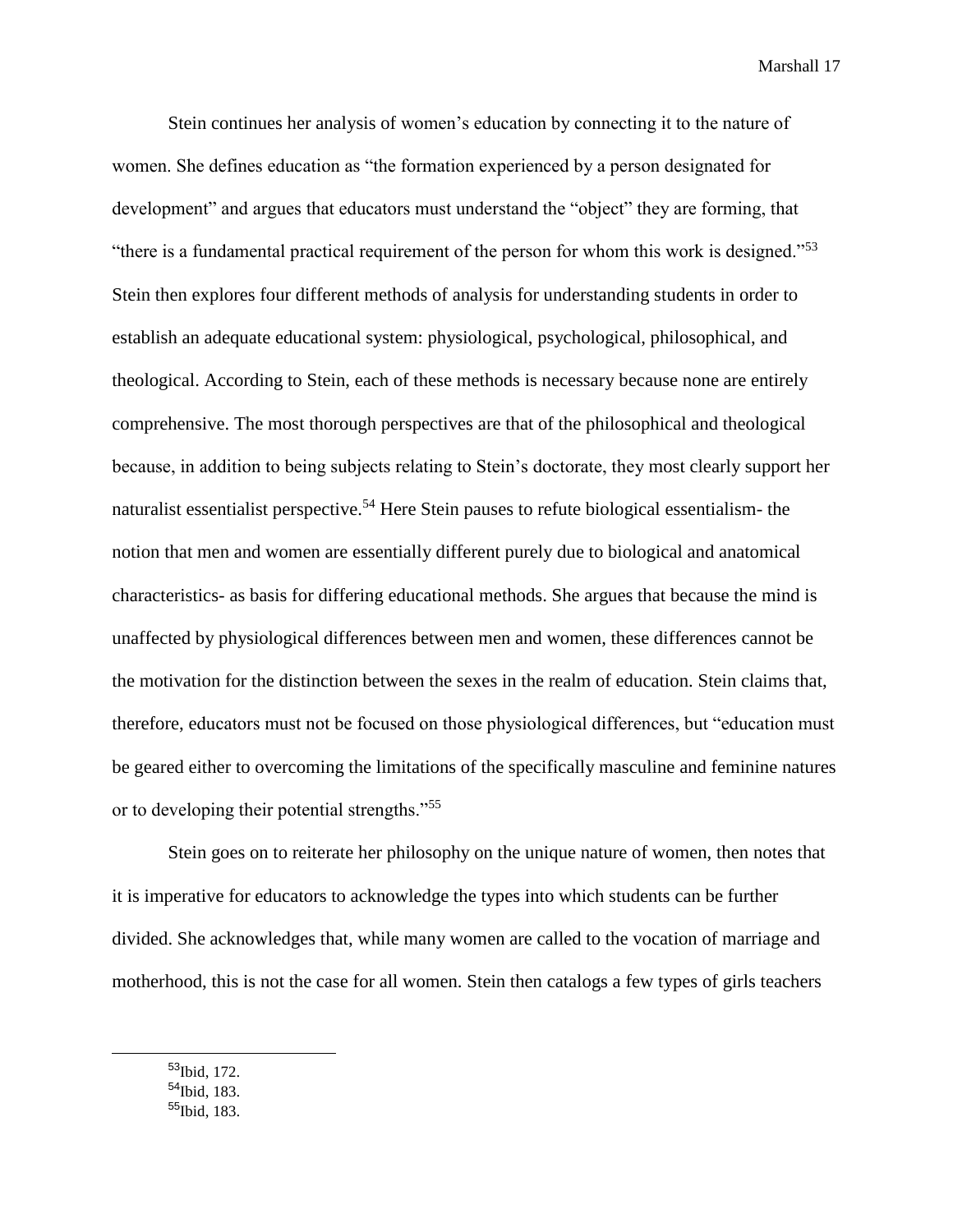often encounter: maternal, romantic, level-headed, and intellectual. She claims that many students fall into one category, many are a mix of types, and many fall into different groups altogether.<sup>56</sup> Here Stein again steps away from her essentialist label, focusing on the importance of emphasizing the individuality of students. While she claims it is beneficial for educators to understand these types to better connect with their students, she warns against schematically classifying them into categories at the risk of reverting to the rigid system she was trying to remedy.<sup>57</sup> Stein also indicates that, unlike a person's inherent nature, these types are not fixed and change as a person navigates life.

After discussing the nature of women as it relates to individual students, Stein explores the goal of education. She argues that the nature of women proscribes a threefold goal: "the development of her humanity, her womanhood, and her individuality."<sup>58</sup> While she divides the goal of education into three parts, each return to the same basic idea; each is an aspect of leading young people to God. Stein's threefold goal presents God himself, Mary, the mother of Christ, and a person's individual gifts as imperative to the path to salvation, therefore imperative to education.<sup>59</sup> She further expounds especially on the importance of individuality, reflecting back on her previously explored types of students. Here Stein calls for an independent Catholic education system for girls, which would accomplish the goals she lays out, defend the position of women in cultural life against Nazi ideology, and combat the anti-Christian movements of her time. $60$ 

Ibid, 186. McAlister, "Edith Stein," 208. Stein, *Essays on Woman*, 192. <sup>59</sup>Ibid, 202. Ibid, 206.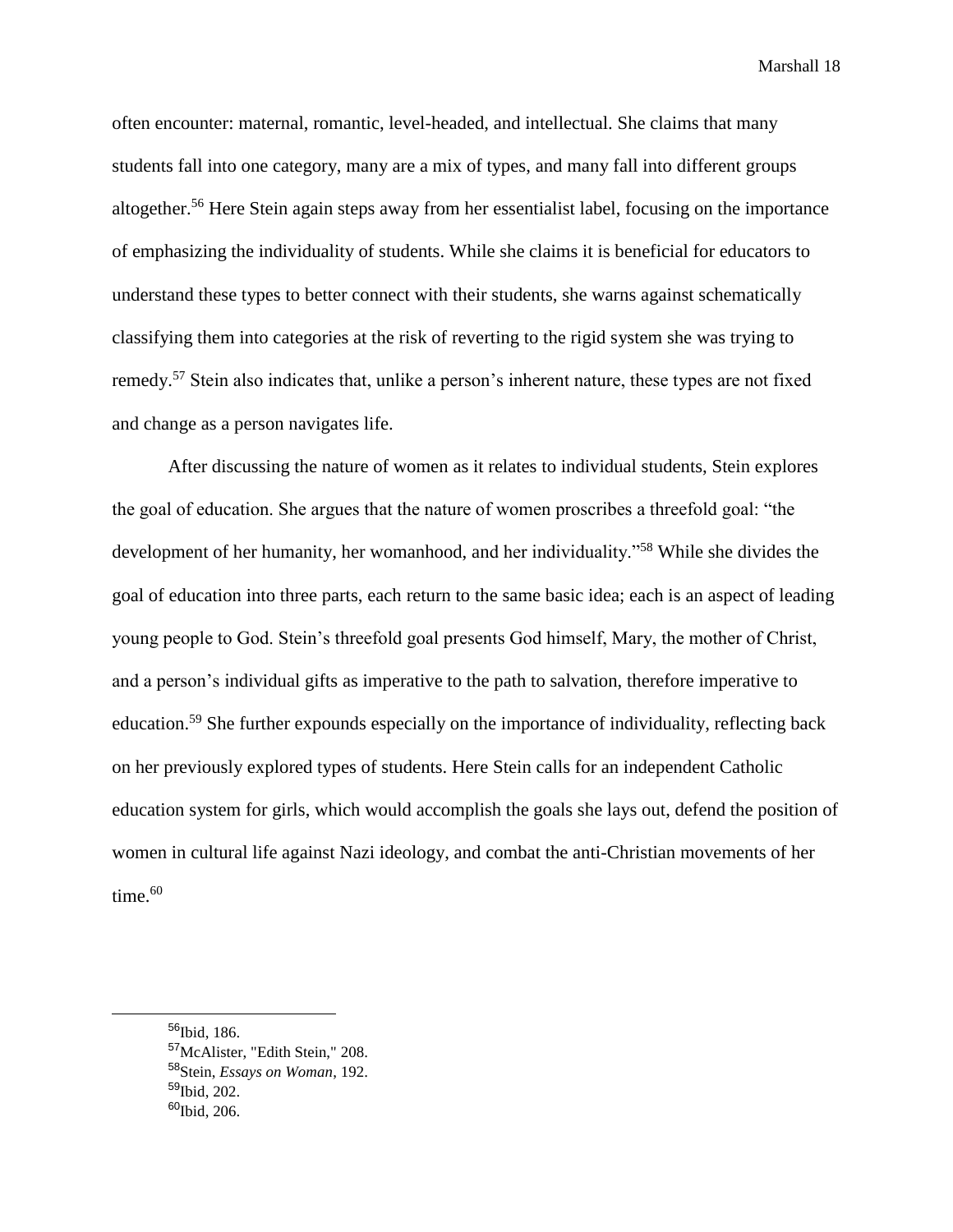Stein continues her thoughts on the problems of women's education by determining who bears the responsibility of accomplishing the goals previously discussed. She argues all human beings bear some responsibility in educating young people, but that the family, the state, and the Church bear the primary weight. Stein was not alone in her assertion that any person could function as an educator, as education theorists of the late eighteenth and early nineteenth centuries expressed similar ideas.<sup>61</sup> The family has the most immediate goal of education, as children begin learning and growing immediately, years before they enter formal education.<sup>62</sup> Because, Stein argues, education deals with the development of the whole person, not simply the academic faculties, the responsibility of the family does not diminish when a child enters primary school; parents are responsible for fostering the same growth throughout a child's life. The idea of the ongoing process of education was not unique to Stein, but it was not reflected in public schools.<sup>63</sup>

The responsibility of the state is far more regimented. Stein argues that because the state is concerned with public welfare and is an organized power like no other social structure, it has the responsibility to educate citizens so that they are able to perform their civic duties and protect and promote education. Finally, Stein explores the responsibility of the Church, arguing that education is a direct obligation.<sup>64</sup> The Church bears a similar responsibility to the family, but this responsibility is heightened due to the Church's role as a global institution. Unlike the state, the family and the Church possess "natural agents for human development."<sup>65</sup> The state must create those agents by raising educational work to a national goal emphasizing the role of teachers.

<sup>61</sup>Dolling, "Edith Stein's Philosophy of 'Liberal' Education," 233.

<sup>62</sup>Stein, *Essays on Woman*, 208.

<sup>63</sup> Dolling, "Edith Stein's Philosophy of 'Liberal' Education," 231.

<sup>64</sup>Stein, *Essays on Woman*, 212.

<sup>65</sup>Ibid, 214.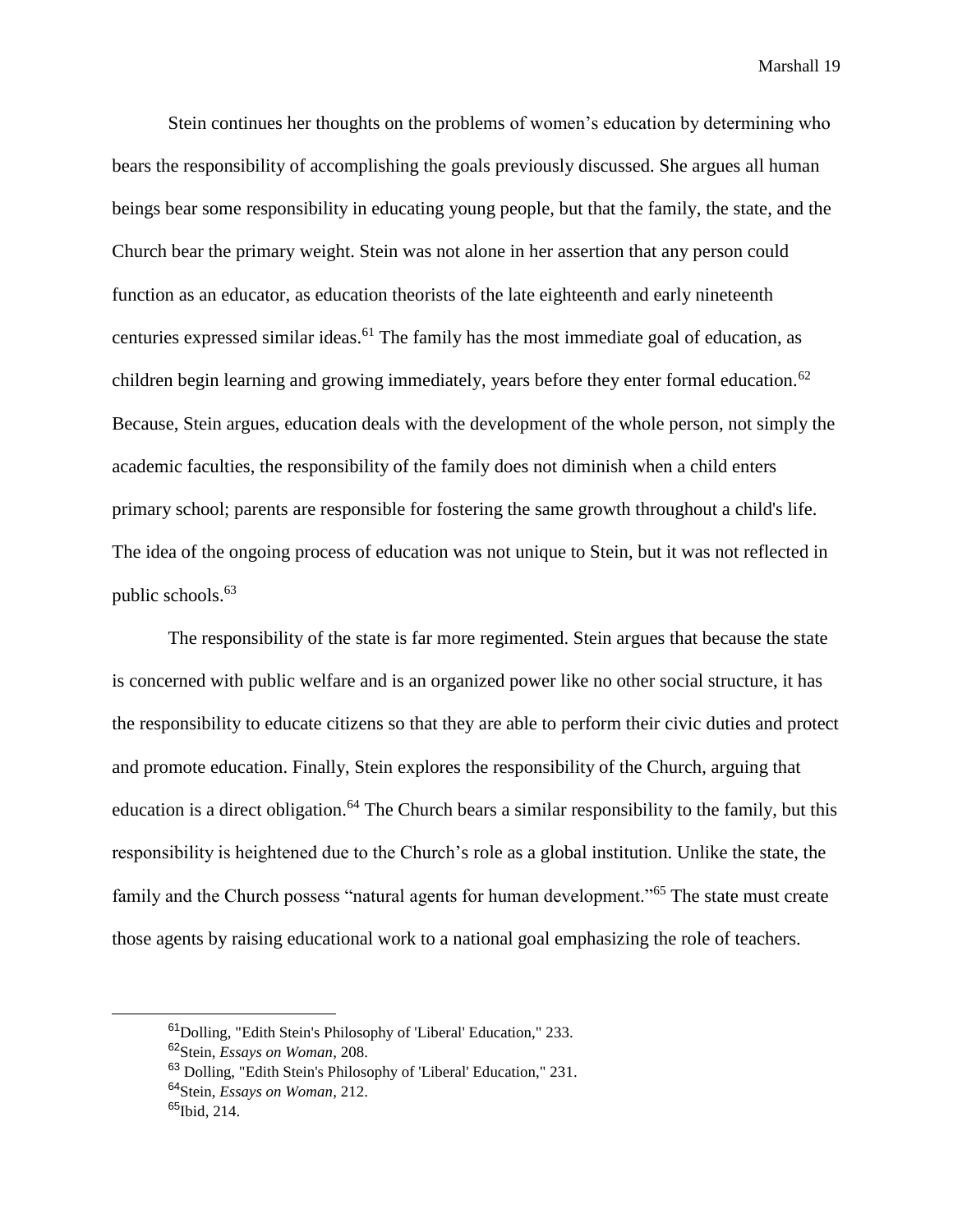Stein clarifies that while the bulk of responsibility for education falls on the family, the state, and the Church, there is value in the formal educational structure. The human mind is designed to understand "a multiplicity of cultural disciplines," and encountering those disciplines most directly occurs within formal education.<sup>66</sup> According to Stein, schools should introduce students to a variety of disciplines, and make those disciplines effective in the development of the individual. Stein highlights language, art, science, history, mathematics, and philosophy as necessary disciplines.

Stein concludes her perspective on women's education by evaluating different methods of education. She explores the advantages and disadvantages surrounding both homeschooling and institutional education. She argues that because very few homes or schools can educate students to an ideal degree, they should work in conjunction with each other.<sup>67</sup> Because of the importance of individuality in education and the danger of an overloaded curriculum, Stein believes that the fundamental subjects in a primary school are religion, language and literature, including the classics, and history, adding that only the foundational aspects of math and science are necessary.<sup>68</sup> Higher education should expand from this foundation, offering more disciplines that students can pursue by choice.

Not only is Stein's work on women's education relevant in addressing traditional issues in education, it is pertinent to modern educational debate.<sup>69</sup> Her emphasis on individuality is reflected in modern critiques of over-standardization in education. While not directly cited, Stein's attitudes are reflected in modern American educational philosopher Nel Noddings'

<sup>66</sup>Ibid, 217.

<sup>67</sup>Ibid, 225.

 $68$ Ibid, 234.

<sup>&</sup>lt;sup>69</sup>Dolling, "Edith Stein's Philosophy of 'Liberal' Education," 226.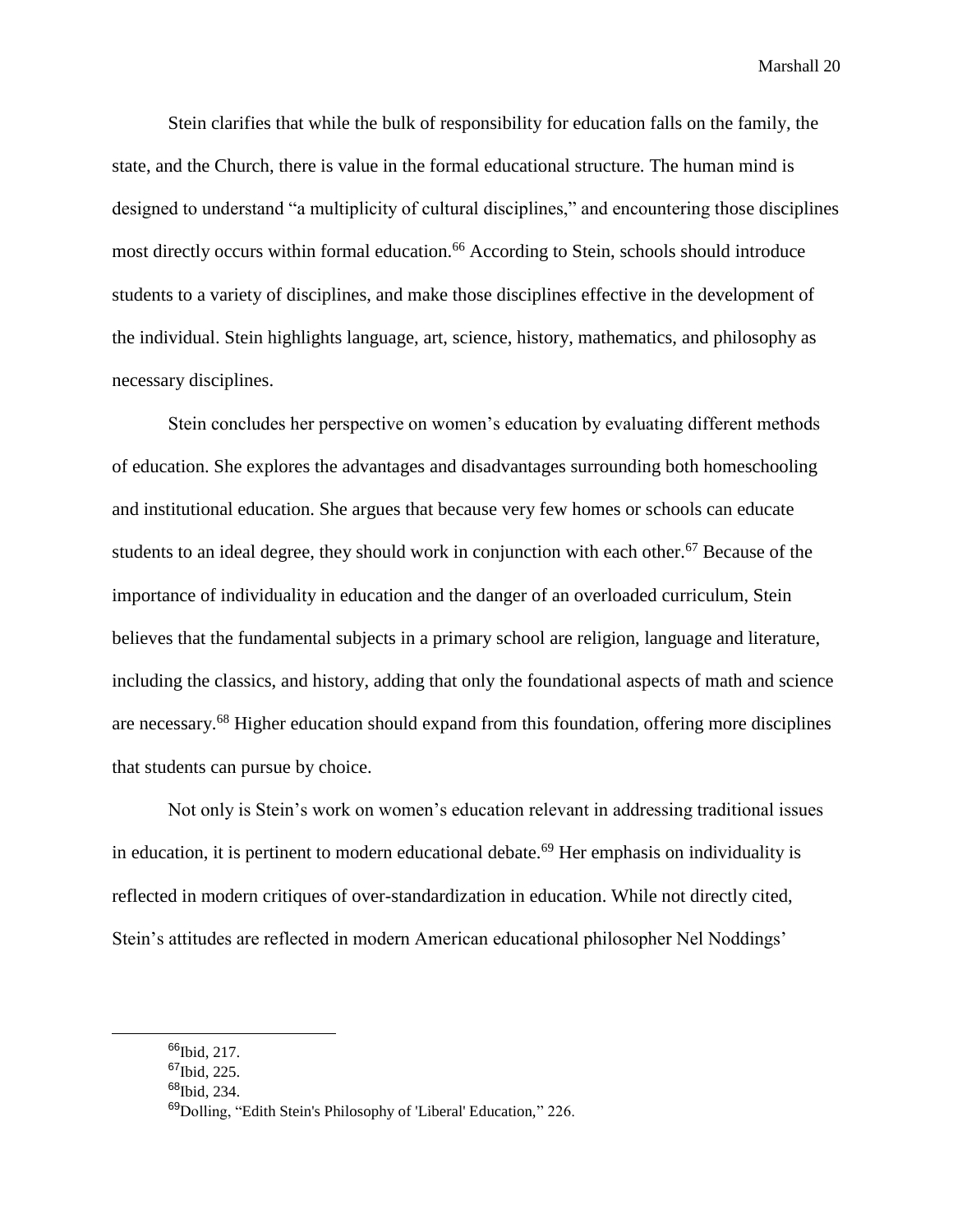rejection of a standardized curriculum through grade twelve.<sup>70</sup> Additionally, both Stein and Noddings emphasize the mutual trust and respect between teacher and student. While Noddings' *Philosophy of Education* relates to exclusively secular realms of education, her connections with Stein's work indicate that the issues she addressed were not solved.

Within her essays, Stein creates a bridge between the feminist movement and its opponents. She accepts and explains Catholic Church teaching on the natural vocation of women, while simultaneously using that same logic to advocate for additional vocations.<sup>71</sup> Stein was among the first to provide a theological basis to support women in the labor force. By explaining the natural vocation of women through Church teaching and then applying that information to professional life, Stein creates a strong argument for women's professional vocations. This idea would have seemed shocking to many traditional Catholics, as the longstanding attitude was that women had two basic options: get married and have children or become a nun. Many traditionally feminine professions, such as teaching, nursing, or artistic fields, were deemed acceptable, but motherhood and religious life were supported over professional work. The idea that women could participate in any profession would have been even more radical; Catholic women pursuing traditionally masculine fields such as engineering, accounting, or medicine was exceptionally rare. However, without actively arguing against any Church teaching, Stein's simple and clear logic on this point significantly alters traditional Church perspective. If all women naturally possess a feminine soul and spiritual attitude that affects all that they do, any task a woman approaches becomes inherently feminine, by nature of that ethos. Stein also comments on the decline of family life, a topic frequently discussed among Church leaders and often blamed on working women throughout the feminist movement. Stein

 $70$ Ibid, 235.

<sup>71</sup>Baseheart, "Edith Stein's," 124.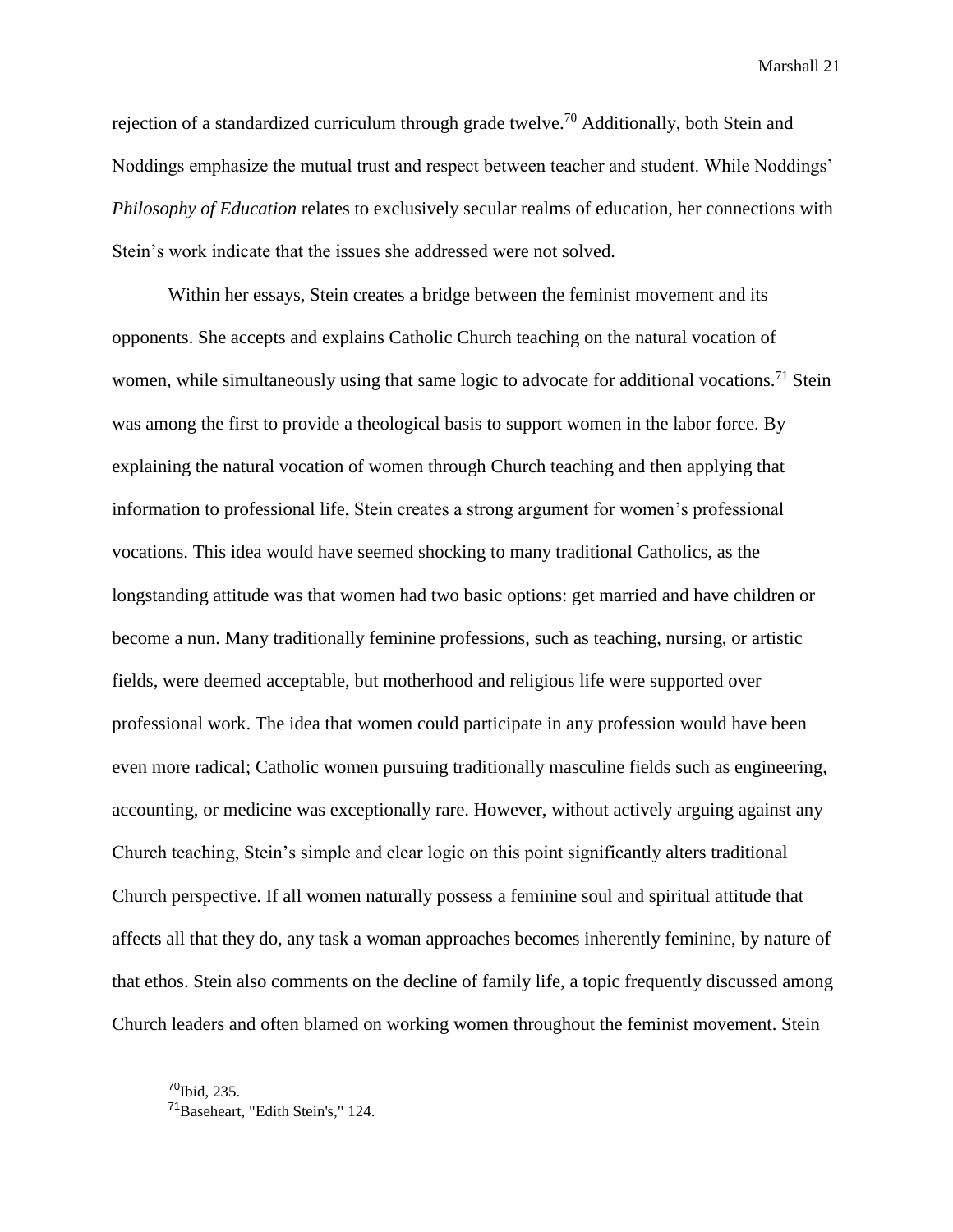argues that the issue as it relates to women is not those in the workforce as a collective, but rather those who neglect their ethos. Stein determines that the only way to solve this issue is improved education for young girls, then outlines a detailed process for how best to create and implement those improvements. This concluding argument is contrary to many traditional attitudes of her time of writing, the 1930s, as women's education, especially higher education, was still relatively controversial.

Many of the ideas present in Stein's work are reflected in modern Catholic feminism in America. The notion that women can play valuable roles both in and outside the home is central to the movement, as reflected in Pope John Paul II's "Letter to Women." This letter also cites the same passages in Genesis as Stein that establish the equality of men and women.<sup>72</sup> While John Paul II does not discuss the meaning and significance of these passages as thoroughly as Stein, their presence indicates that the ideas shared in both works are still relevant, decades after Stein took pen to paper. This theological basis for equality presented by Stein and echoed by Pope John Paul II is central to Catholic feminist ideology. Debates surrounding women's roles in society, particularly in regard to labor inequality, are prevalent in modern American society. While these debates have evolved past women working outside the home and now focus on gender discrimination in specific industries, they are a continuation of the issues Stein faced. Furthermore, the common notion that women cannot be competitive in certain professions is directly discussed in Stein's work.

Additionally, while the issue of education bears less emphasis on gender discrimination in modern America, Stein's philosophy on education proves relevant today, nearly a century after it was originally written. Modern American philosopher of education Nel Noddings echoes

<sup>72</sup>Letter by John Paul II, "Letter to Women," June 29, 1995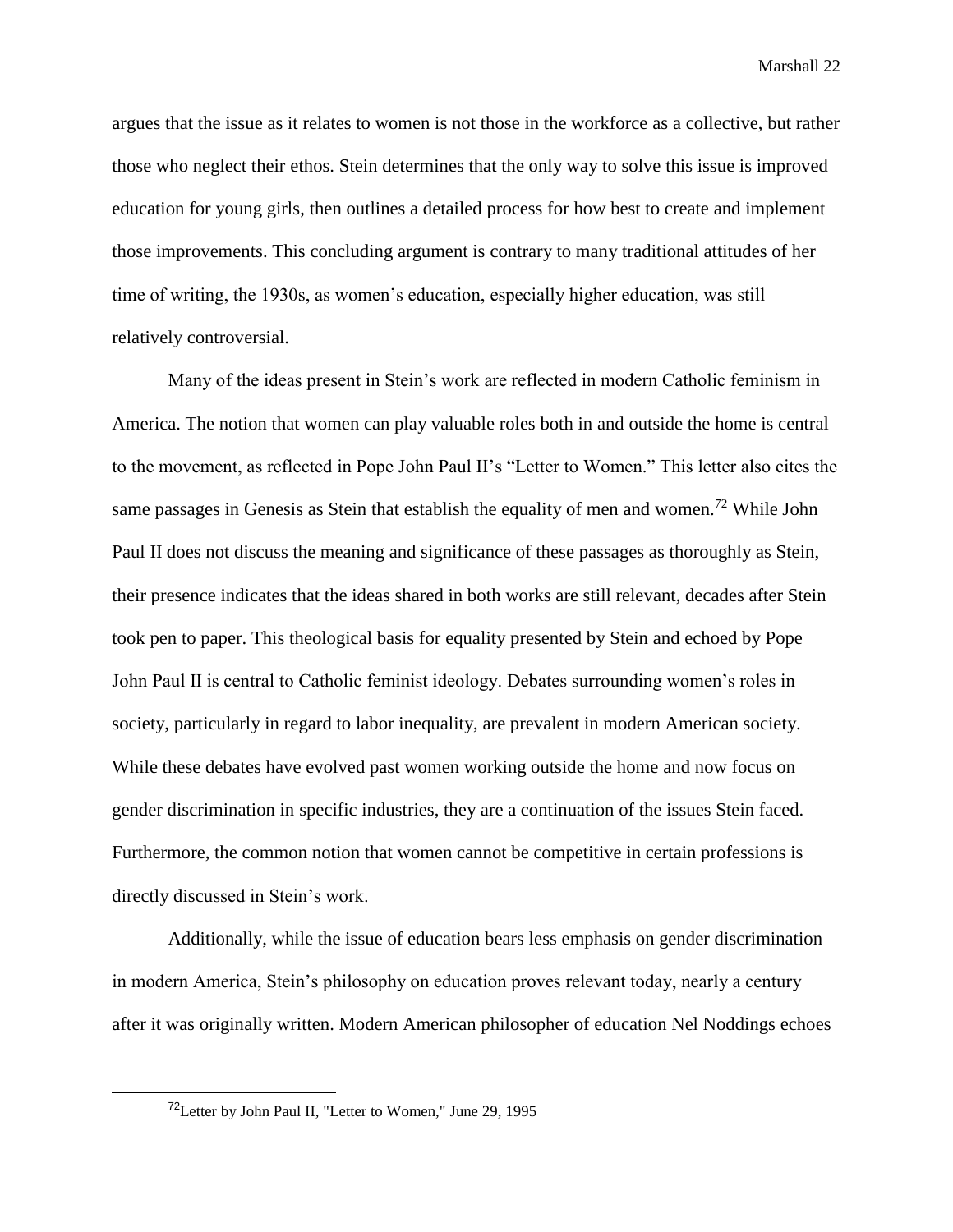Stein's call for the emphasis on the individuality of the student, criticizing standardized curricula and testing. Catholic feminists continue to advocate for school reforms and increased education options for their children. The modern notion of life-long learning is clearly reflected in Stein's ideas, as is the desire to foster growth of the whole student in schools, not just that of the intellect.<sup>73</sup> While men and women in America have equal access to education, many of Stein's reforms are still relevant to the struggling system.

Stein's feminism, written at a time in Germany when, as a Jewish Catholic woman, every idea she presented increased attention and danger from the Nazi party, has retained its relevance through its tumultuous journey to publishing and into modern day. Stein not only made a considerable contribution to feminist thought, but she also embodied her ideology, both in her social activism in college, and in her classroom. Her essentialist perspectives on women's education and vocations were written as radical solutions to the social issues she encountered in the early twentieth century. Shaped by a rise in new opportunities for women and a crumbling economy, Stein sought to continue the progress that had been made before her. Her belief that the equality of men and women is theologically proven, that women have an essential nature which their education and vocation should revolve around, and the notion that Catholic women could have valuable vocations outside of the home are all ideas that catapult Stein beyond her time and into the twenty-first century.

<sup>73</sup>Brenner, "Edith Stein," 222.